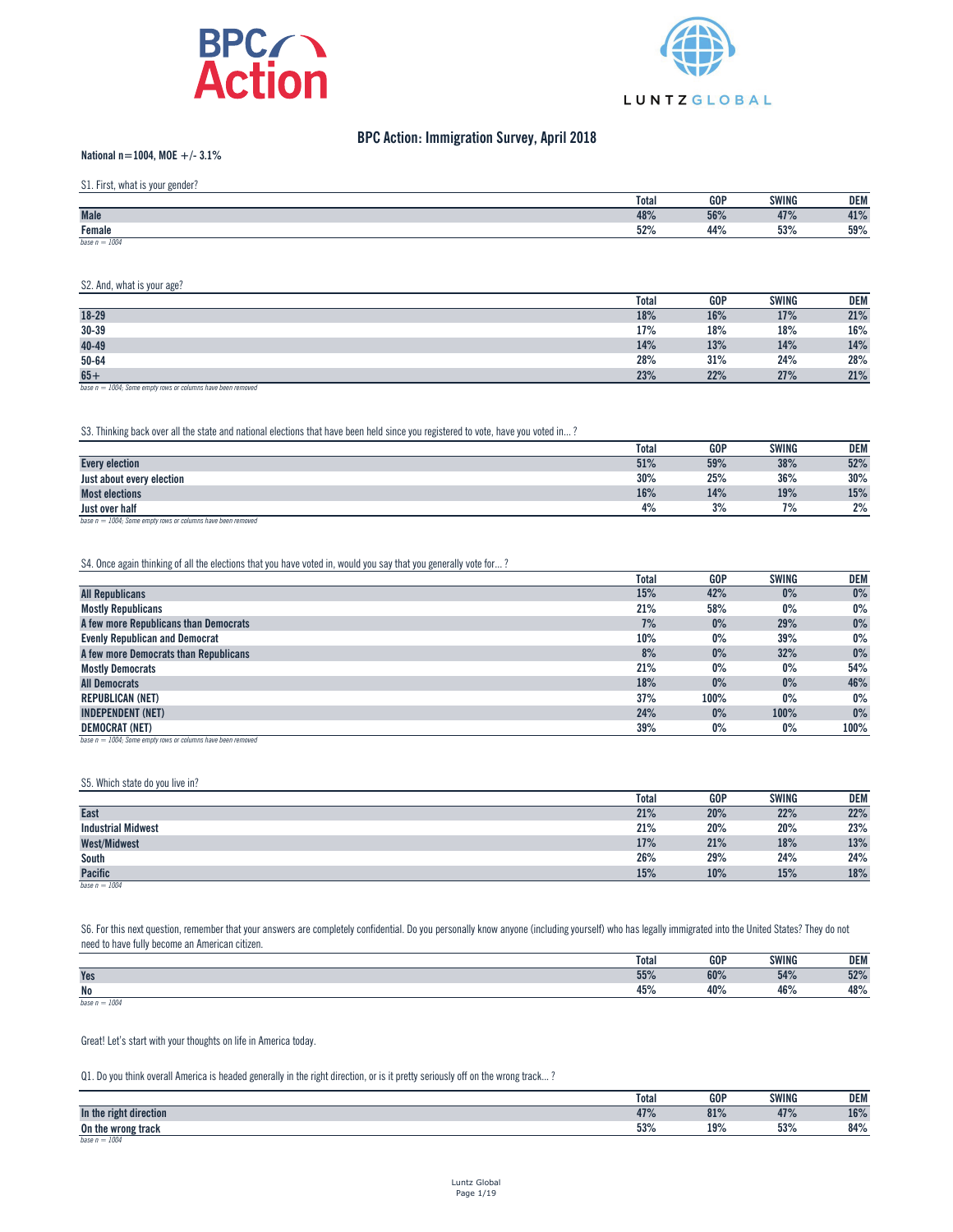Q2. Political leaders have lots of challenges before them. What do you think is the most pressing issue facing America today?

|                                                                                                                                                                                                  | Total | <b>GOP</b> | <b>SWING</b> | DEM   |
|--------------------------------------------------------------------------------------------------------------------------------------------------------------------------------------------------|-------|------------|--------------|-------|
| National security and terrorism. Keeping America safe from threats to national security                                                                                                          | 18%   | 28%        | 18%          | 9%    |
| Health care. Improving Americans' access to affordable, high-quality health care, and insurance                                                                                                  | 15%   | 9%         | 15%          | 21%   |
| Jobs and the economy. Making it easier for Americans to find a job that matches their skills and financial needs, and<br>ensuring our economy is as strong and competitive as possible           | 13%   | 16%        | 16%          | 10%   |
| Gun Regulation. Ensuring that the nation's gun regulations properly balance freedom and constitutional rights with safety<br>and sensible restrictions                                           | 10%   | 8%         | 10%          | 13%   |
| Immigration. Ensuring we have an immigration system that addresses economic, national security and/or humanitarian<br>concerns                                                                   | 10%   | 16%        | 11%          | 4%    |
| Income and wealth inequality. Stopping the widening gap between the wealthy and poor, and the gap between incomes<br>based on gender, race or ethnicity                                          | 10%   | 3%         | 9%           | 16%   |
| Social equality. Establishing and maintaining constitutional rights that ensure that all Americans are treated equally, and<br>working towards eliminating prejudices                            | 6%    | 2%         | 7%           | 8%    |
| Environment. Protecting the environment from pollution and/or the causes of climate change                                                                                                       | 4%    | 3%         | 3%           | 6%    |
| Mental health and substance dependence. Promoting awareness, acceptance, and access to professional help when it<br>comes to increasingly frequent mental health and substance dependence issues | 4%    | 4%         | 3%           | 3%    |
| Infrastructure. Making sure that America's transportation systems and utilities are as modern, safe and user-friendly as<br>possible                                                             | 3%    | 4%         | 3%           | 2%    |
| Education. Providing low-cost and high-quality pre-college, vocational and/or college education options                                                                                          | 3%    | 2%         | 4%           | 4%    |
| Taxes. Ensuring taxes are fair and reasonable while providing enough funding for the government                                                                                                  | 3%    | 4%         | $1\%$        | 3%    |
| Energy. Adopting more efficient, cost-effective, or clean energy sources, and pursuing American energy independence                                                                              | $1\%$ | 2%         | 1%           | $1\%$ |

*base n = 1004*

Q2-4. Political leaders have lots of challenges before them. What do you think is the most pressing issue facing America today? [COMBINED]

|                                                                                                                                                                                                  | Total | <b>GOP</b> | <b>SWING</b> | <b>DEM</b> |
|--------------------------------------------------------------------------------------------------------------------------------------------------------------------------------------------------|-------|------------|--------------|------------|
| Health care. Improving Americans' access to affordable, high-quality health care, and insurance                                                                                                  | 43%   | 32%        | 46%          | 51%        |
| National security and terrorism. Keeping America safe from threats to national security                                                                                                          | 38%   | 54%        | 39%          | 23%        |
| Jobs and the economy. Making it easier for Americans to find a job that matches their skills and financial needs, and<br>ensuring our economy is as strong and competitive as possible           | 35%   | 41%        | 39%          | 27%        |
| Immigration. Ensuring we have an immigration system that addresses economic, national security and/or humanitarian<br>concerns                                                                   | 29%   | 43%        | 30%          | 16%        |
| Gun Regulation. Ensuring that the nation's gun regulations properly balance freedom and constitutional rights with safety<br>and sensible restrictions                                           | 28%   | 20%        | 25%          | 36%        |
| Income and wealth inequality. Stopping the widening gap between the wealthy and poor, and the gap between incomes<br>based on gender, race or ethnicity                                          | 25%   | 11%        | 23%          | 39%        |
| Social equality. Establishing and maintaining constitutional rights that ensure that all Americans are treated equally, and<br>working towards eliminating prejudices                            | 17%   | 12%        | 13%          | 24%        |
| Mental health and substance dependence. Promoting awareness, acceptance, and access to professional help when it<br>comes to increasingly frequent mental health and substance dependence issues | 17%   | 17%        | 16%          | 17%        |
| Infrastructure. Making sure that America's transportation systems and utilities are as modern, safe and user-friendly as<br>possible                                                             | 16%   | 20%        | 22%          | 10%        |
| Taxes. Ensuring taxes are fair and reasonable while providing enough funding for the government                                                                                                  | 16%   | 20%        | 14%          | 14%        |
| Environment. Protecting the environment from pollution and/or the causes of climate change                                                                                                       | 14%   | 8%         | 12%          | 22%        |
| Education. Providing low-cost and high-quality pre-college, vocational and/or college education options                                                                                          | 14%   | 12%        | 14%          | 15%        |
| Energy. Adopting more efficient, cost-effective, or clean energy sources, and pursuing American energy independence                                                                              | 8%    | 10%        | 9%           | 7%         |

*base n = 1004*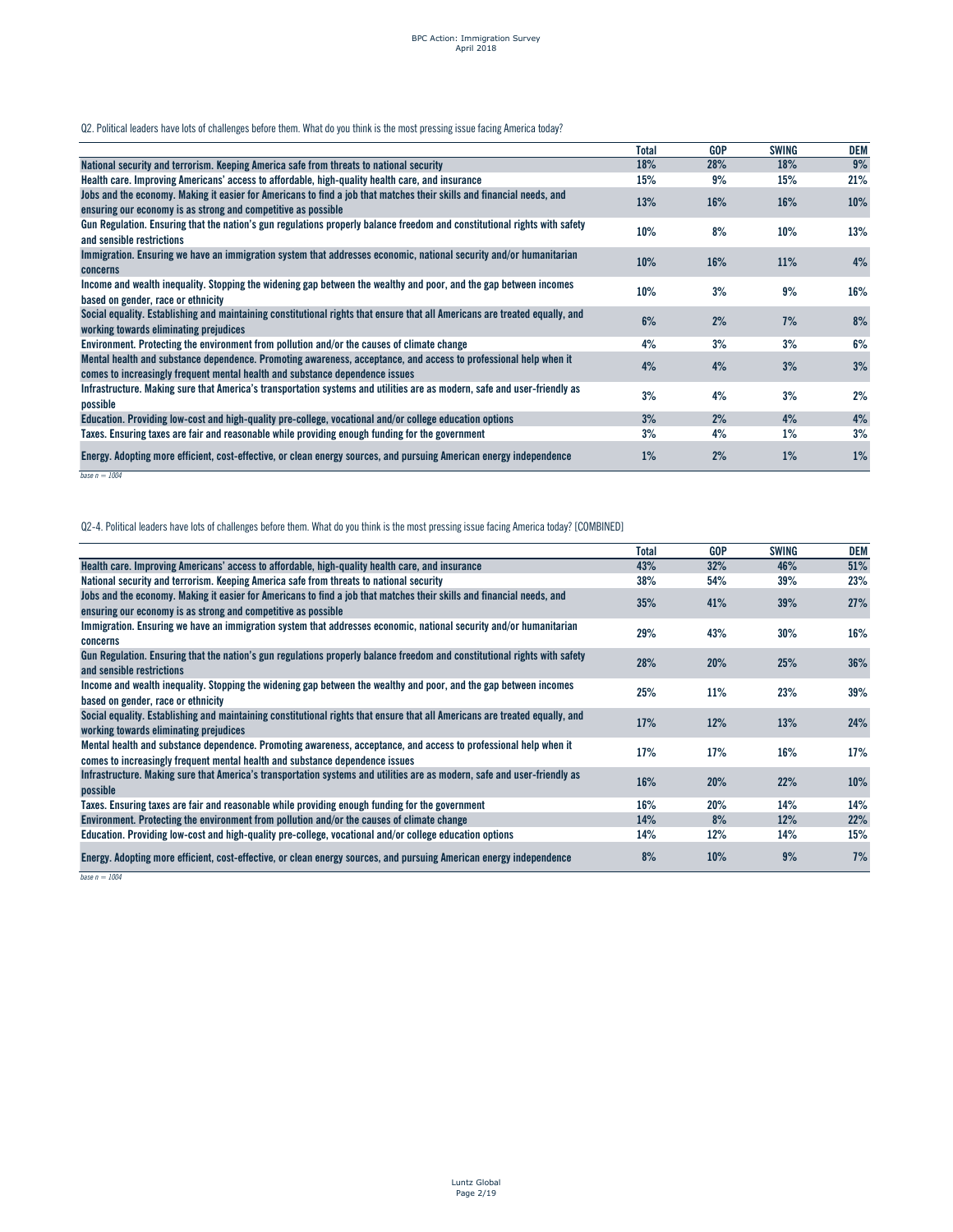Q5A. How favorably or unfavorably do you feel about the following national representatives? President Donald Trump

|                        | <b>Total</b> | <b>GOP</b> | <b>SWING</b> | DEM |
|------------------------|--------------|------------|--------------|-----|
| 1 - Very favorable     | 23%          | 46%        | 18%          | 6%  |
| 2                      | 14%          | 22%        | 17%          | 3%  |
| $\mathbf{3}$           | 12%          | 13%        | 20%          | 6%  |
| 4                      | 9%           | 7%         | 15%          | 6%  |
| 5 - Very unfavorable   | 42%          | 12%        | 29%          | 79% |
| <b>FAVORABLE (NET)</b> | 37%          | 68%        | 35%          | 9%  |
| UNFAVORABLE (NET)      | 51%          | 18%        | 44%          | 85% |
| base $n = 1004$        |              |            |              |     |

Q5B. [ASKED IF REPUBLICAN OR INDEPENDENT] How favorably or unfavorably do you feel about the following national representatives? Republicans in Congress

|                          | <b>Total</b> | <b>GOP</b> | <b>SWING</b> |
|--------------------------|--------------|------------|--------------|
| 1 - Very favorable       | 14%          | 20%        | 6%           |
| 2                        | 22%          | 27%        | 15%          |
| $\mathbf{3}$             | 31%          | 29%        | 34%          |
| 4                        | 18%          | 14%        | 24%          |
| 5 - Very unfavorable     | 15%          | 10%        | 22%          |
| <b>FAVORABLE (NET)</b>   | 36%          | 47%        | 21%          |
| <b>UNFAVORABLE (NET)</b> | 33%          | 24%        | 45%          |

*base n = 604; total n = 1004; Some empty rows or columns have been removed*

Q5C. [ASKED IF DEMOCRAT OR INDEPENDENT] How favorably or unfavorably do you feel about the following national representatives? Democrats in Congress

| <b>Total</b> | <b>SWING</b> | <b>DEM</b> |
|--------------|--------------|------------|
| 25%          | 6%           | 38%        |
| 25%          | 14%          | 32%        |
| 28%          | 39%          | 21%        |
| 8%           | 14%          | 5%         |
| 13%          | 26%          | 5%         |
| 51%          | 20%          | 69%        |
| 21%          | 40%          | 10%        |
|              |              |            |

*base n = 648; total n = 1004; Some empty rows or columns have been removed*

# Q6A. [SPLIT SAMPLE] Which of the following concerns you more... ?

|                                                                 | Total | GOP | <b>SWING</b> | DEM |
|-----------------------------------------------------------------|-------|-----|--------------|-----|
| The lack of controls over the kind of people we are allowing in | 47%   | 64% | 51%          | 29% |
| The overall current rate of immigration into America            | 22%   | 28% | 19%          | 17% |
| Neither of those concern me                                     | 32%   | 7%  | 30%          | 54% |
| base $n = 494$ : total $n = 1004$                               |       |     |              |     |

Q7B. [SPLIT SAMPLE] Are current immigration levels into the United States too high, too low, or just about right?

|                                   | <b>Total</b> | <b>GOP</b> | <b>SWING</b> | <b>DEM</b> |
|-----------------------------------|--------------|------------|--------------|------------|
| <b>Too high</b>                   | 42%          | 60%        | 48%          | 20%        |
| Just about right                  | 49%          | 36%        | 45%          | 65%        |
| <b>Too low</b>                    | 9%           | 5%         | 70/<br>170   | 15%        |
| base $n = 510$ ; total $n = 1004$ |              |            |              |            |

Next, we want your thoughts on immigration into America today…

Q8A. [SPLIT SAMPLE] Overall, do you think immigration helps or hurts America?

|                                   | <b>Total</b> | <b>GOP</b> | <b>SWING</b> | <b>DEM</b> |
|-----------------------------------|--------------|------------|--------------|------------|
| <b>Completely helps</b>           | 25%          | 17%        | 18%          | 36%        |
| Somewhat helps                    | 28%          | 23%        | 27%          | 32%        |
| <b>Neither hurts nor helps</b>    | 17%          | 14%        | 22%          | 18%        |
| Somewhat hurts                    | 22%          | 30%        | 30%          | 9%         |
| <b>Completely hurts</b>           | 8%           | 16%        | 3%           | 5%         |
| <b>HELPS (NET)</b>                | 53%          | 40%        | 45%          | 68%        |
| <b>HURTS (NET)</b>                | 30%          | 46%        | 33%          | 14%        |
| base $n = 494$ ; total $n = 1004$ |              |            |              |            |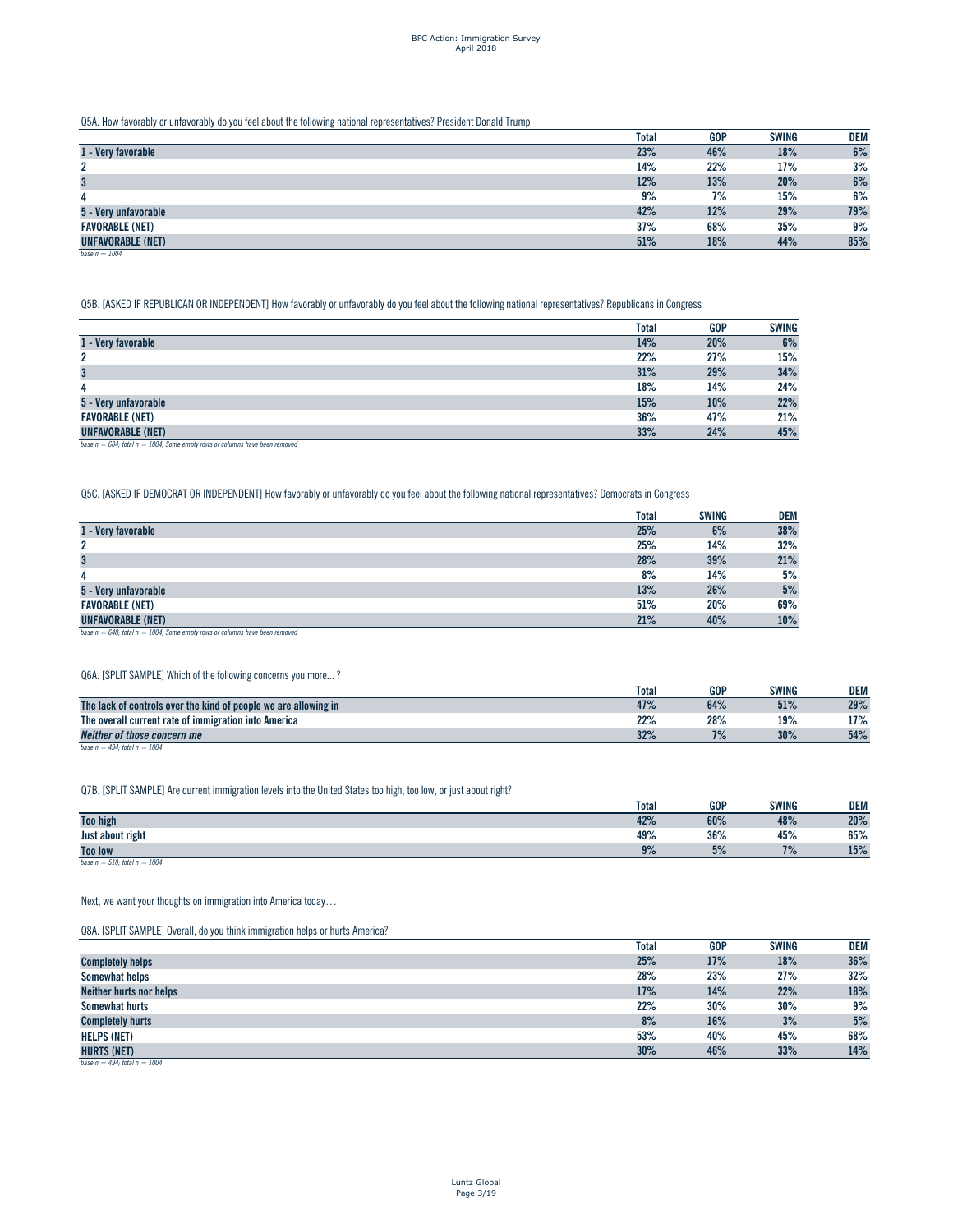Q9B. [SPLIT SAMPLE] Overall, do you think immigration helps or hurts your community?

|                                   | <b>Total</b> | <b>GOP</b> | <b>SWING</b> | <b>DEM</b> |
|-----------------------------------|--------------|------------|--------------|------------|
| <b>Completely helps</b>           | 22%          | 20%        | 12%          | 31%        |
| Somewhat helps                    | 30%          | 22%        | 27%          | 38%        |
| <b>Neither hurts nor helps</b>    | 22%          | 20%        | 32%          | 19%        |
| Somewhat hurts                    | 20%          | 28%        | 21%          | 10%        |
| <b>Completely hurts</b>           | 6%           | 10%        | 8%           | 1%         |
| <b>HELPS (NET)</b>                | 52%          | 42%        | 39%          | 70%        |
| <b>HURTS (NET)</b>                | 26%          | 38%        | 29%          | 12%        |
| base $n = 510$ ; total $n = 1004$ |              |            |              |            |

Q10A. [SPLIT SAMPLE] How strongly do you agree or disagree with the following statement: Immigrants are an essential part of the American economy?

|                                   | Total | <b>GOP</b> | <b>SWING</b> | <b>DEM</b> |
|-----------------------------------|-------|------------|--------------|------------|
| <b>Strongly agree</b>             | 33%   | 21%        | 27%          | 47%        |
| Somewhat agree                    | 29%   | 27%        | 29%          | 31%        |
| Neither agree nor disagree        | 18%   | 18%        | 23%          | 15%        |
| Somewhat disagree                 | 11%   | 16%        | 16%          | 3%         |
| <b>Strongly disagree</b>          | 9%    | 17%        | 5%           | 4%         |
| <b>AGREE (NET)</b>                | 62%   | 49%        | 56%          | 78%        |
| <b>DISAGREE (NET)</b>             | 20%   | 33%        | 21%          | 7%         |
| base $n = 494$ : total $n = 1004$ |       |            |              |            |

Q11B. [SPLIT SAMPLE] How strongly do you agree or disagree with the following statement: Immigrants are an essential part of American society?

|                                   | Total | GOP | <b>SWING</b> | DEM |
|-----------------------------------|-------|-----|--------------|-----|
| <b>Strongly agree</b>             | 35%   | 21% | 22%          | 58% |
| Somewhat agree                    | 32%   | 35% | 37%          | 27% |
| Neither agree nor disagree        | 15%   | 18% | 18%          | 10% |
| Somewhat disagree                 | 12%   | 15% | 18%          | 4%  |
| <b>Strongly disagree</b>          | 6%    | 11% | 5%           | 1%  |
| <b>AGREE (NET)</b>                | 68%   | 56% | 59%          | 85% |
| <b>DISAGREE (NET)</b>             | 18%   | 26% | 23%          | 5%  |
| base $n = 510$ ; total $n = 1004$ |       |     |              |     |

Q12A. [SPLIT SAMPLE] How strongly do you agree or disagree with the following statement: Mexican migrant workers are an essential part of American society?

|                                   | Total | <b>GOP</b> | <b>SWING</b> | <b>DEM</b> |
|-----------------------------------|-------|------------|--------------|------------|
| <b>Strongly agree</b>             | 31%   | 20%        | 25%          | 43%        |
| Somewhat agree                    | 33%   | 32%        | 33%          | 33%        |
| Neither agree nor disagree        | 17%   | 15%        | 21%          | 16%        |
| Somewhat disagree                 | 11%   | 18%        | 14%          | 3%         |
| <b>Strongly disagree</b>          | 9%    | 15%        | 7%           | 4%         |
| <b>AGREE (NET)</b>                | 63%   | 52%        | 58%          | 77%        |
| <b>DISAGREE (NET)</b>             | 20%   | 33%        | 21%          | 7%         |
| base $n = 494$ ; total $n = 1004$ |       |            |              |            |

Q13B. [SPLIT SAMPLE] How strongly do you agree or disagree with the following statement: Mexican migrant workers are an essential part of the American economy?

|                                   | <b>Total</b> | <b>GOP</b> | <b>SWING</b> | <b>DEM</b> |
|-----------------------------------|--------------|------------|--------------|------------|
| <b>Strongly agree</b>             | 30%          | 18%        | 18%          | 48%        |
| Somewhat agree                    | 32%          | 31%        | 40%          | 29%        |
| Neither agree nor disagree        | 18%          | 18%        | 21%          | 16%        |
| Somewhat disagree                 | 11%          | 19%        | $10\%$       | 4%         |
| <b>Strongly disagree</b>          | 9%           | 14%        | 11%          | 3%         |
| <b>AGREE (NET)</b>                | 62%          | 50%        | 58%          | 77%        |
| <b>DISAGREE (NET)</b>             | 20%          | 33%        | 21%          | 7%         |
| base $n = 510$ ; total $n = 1004$ |              |            |              |            |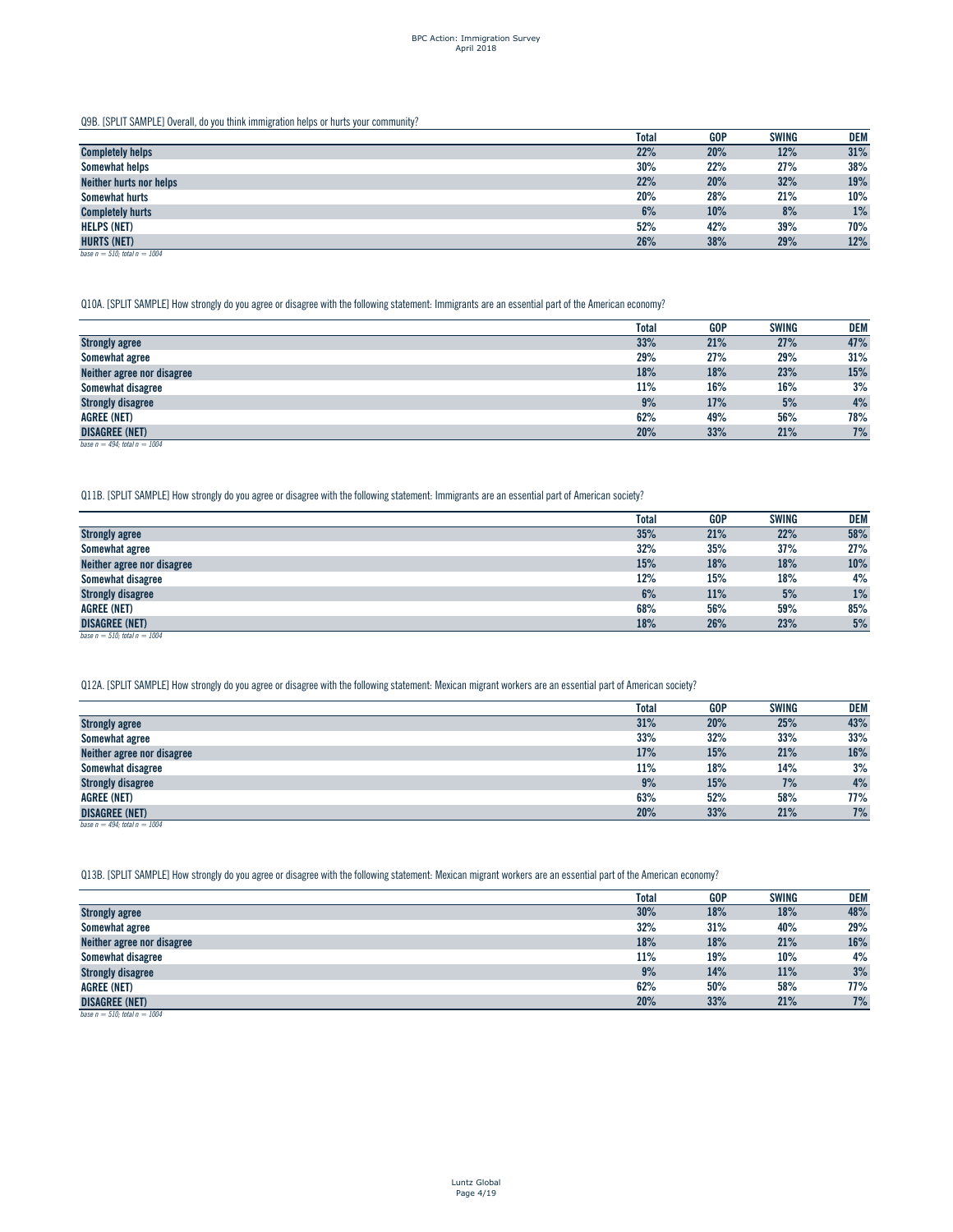# Q14. In your opinion, which of the following words best describes how the U.S. immigration system functions today? America's current immigration system is... ?

|                       | <b>Total</b> | <b>GOP</b> | <b>SWING</b> | DEM  |
|-----------------------|--------------|------------|--------------|------|
| <b>Broken</b>         | 31%          | 30%        | 32%          | 32%  |
| <b>Out-of-Control</b> | 19%          | 26%        | 20%          | 13%  |
| Antiquated            | 11%          | 5%         | 16%          | 14%  |
| <b>Unsafe</b>         | 6%           | 7%         | 6%           | 4%   |
| Lax                   | 6%           | 8%         | 6%           | $3%$ |
| <b>Beneficial</b>     | 5%           | 3%         | 4%           | 8%   |
| <b>Efficient</b>      | 5%           | 6%         | 4%           | 5%   |
| <b>Strict</b>         | 4%           | 2%         | 2%           | 7%   |
| <b>Consistent</b>     | 3%           | 3%         | 3%           | 4%   |
| <b>Harmful</b>        | 3%           | 3%         | 3%           | 3%   |
| <b>Compassionate</b>  | 3%           | 4%         | 2%           | 3%   |
| Secure                | 3%           | 4%         | $0\%$        | 3%   |
| base $n = 1004$       |              |            |              |      |

### Q14-16. In your opinion, which of the following words best describes how the U.S. immigration system functions today? America's current immigration system is... ? [COMBINED]

|                       | <b>Total</b> | <b>GOP</b> | <b>SWING</b> | DEM |
|-----------------------|--------------|------------|--------------|-----|
| <b>Broken</b>         | 65%          | 62%        | 67%          | 65% |
| <b>Out-of-Control</b> | 47%          | 57%        | 50%          | 35% |
| <b>Unsafe</b>         | 33%          | 44%        | 35%          | 22% |
| Antiquated            | 32%          | 22%        | 38%          | 38% |
| Lax                   | 26%          | 30%        | 37%          | 16% |
| <b>Harmful</b>        | 25%          | 24%        | 21%          | 28% |
| <b>Strict</b>         | 15%          | 9%         | 11%          | 24% |
| <b>Beneficial</b>     | 14%          | 9%         | 12%          | 19% |
| <b>Consistent</b>     | 12%          | 11%        | 9%           | 15% |
| <b>Efficient</b>      | 12%          | 12%        | 8%           | 14% |
| <b>Secure</b>         | 10%          | 12%        | 4%           | 13% |
| Compassionate         | 10%          | 9%         | 8%           | 11% |
| base $n = 1004$       |              |            |              |     |

#### Q17. Be honest, how familiar are you with current rules and regulations that determine who is legally allowed to immigrate into the US?

|                                      | <b>Total</b> | <b>GOP</b> | <b>SWING</b> | DEM |
|--------------------------------------|--------------|------------|--------------|-----|
| <b>Extremely familiar</b>            | 12%          | 16%        | 9%           | 10% |
| Very familiar                        | 16%          | 20%        | 12%          | 14% |
| Somewhat familiar                    | 39%          | 38%        | 40%          | 39% |
| Only a little familiar               | 24%          | 20%        | 27%          | 26% |
| Not at all familiar                  | 10%          | 7%         | 13%          | 11% |
| <b>EXTREMELY/VERY FAMILIAR (NET)</b> | 27%          | 36%        | 21%          | 24% |
| <b>LITTLE/NOT FAMILIAR (NET)</b>     | 34%          | 26%        | 40%          | 37% |

*base n = 1004*

#### Q18. What concerns you the most - that the U.S. immigration system currently admits immigrants who...?

|                                                    | Total | <b>GOP</b> | <b>SWING</b> | <b>DEM</b> |
|----------------------------------------------------|-------|------------|--------------|------------|
| Take benefits that should go to Americans first    | 35%   | 50%        | 36%          | 20%        |
| Do not assimilate into American society            | 23%   | 27%        | 27%          | 18%        |
| <b>Compete for jobs with hardworking Americans</b> | 17%   | 19%        | 14%          | 15%        |
| None of those concern me                           | 25%   | 4%         | 23%          | 46%        |
| base $n = 1004$                                    |       |            |              |            |

#### Q19. Which of the following traits should we prioritize in prospective immigrants? Immigrants that are...?

|                                                                 | <b>Total</b> | <b>GOP</b> | <b>SWING</b> | DEM |
|-----------------------------------------------------------------|--------------|------------|--------------|-----|
| Law-abiding                                                     | 26%          | 23%        | 31%          | 26% |
| Actively integrating into American society and learning English | 25%          | 32%        | 30%          | 15% |
| <b>Hard-working</b>                                             | 13%          | 6%         | 10%          | 20% |
| Self-reliant, economically                                      | 11%          | 14%        | 6%           | 11% |
| <b>Highly-educated</b>                                          | 7%           | 10%        | 5%           | 6%  |
| Willing to take high-demand, low-skill jobs                     | 6%           | 5%         | 6%           | 6%  |
| <b>Highly-skilled</b>                                           | 6%           | 6%         | 6%           | 5%  |
| Related (i.e., have familial ties) to other Americans           | 6%           | 4%         | 5%           | 10% |
| base $n = 1004$                                                 |              |            |              |     |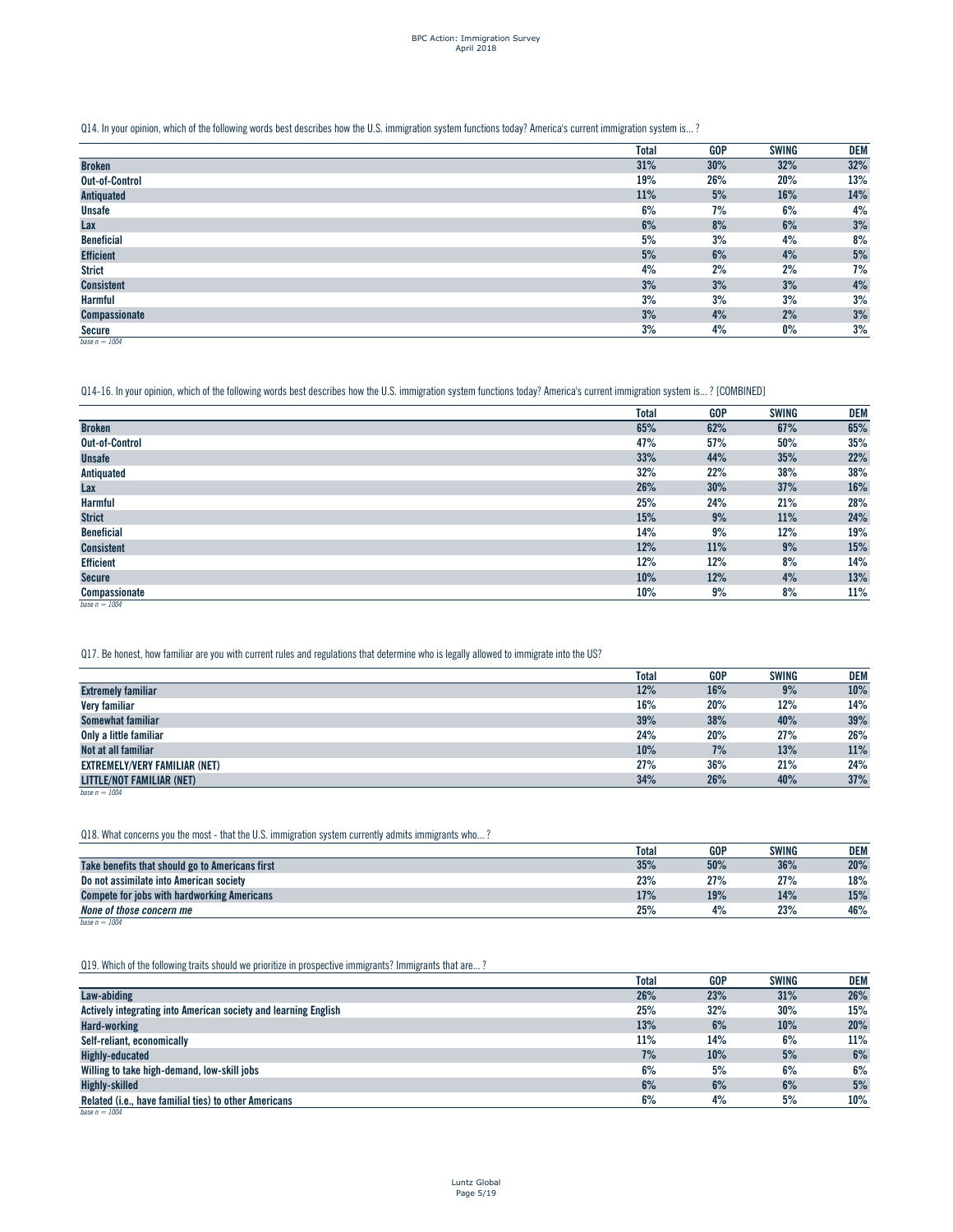Q19/20. Which of the following traits should we prioritize in prospective immigrants? Immigrants that are... ? [COMBINED]

|                                                                 | <b>Total</b> | <b>GOP</b> | <b>SWING</b> | <b>DEM</b> |
|-----------------------------------------------------------------|--------------|------------|--------------|------------|
| Law-abiding                                                     | 48%          | 45%        | 55%          | 46%        |
| Actively integrating into American society and learning English | 41%          | 51%        | 44%          | 29%        |
| <b>Hard-working</b>                                             | 29%          | 19%        | 28%          | 40%        |
| Self-reliant, economically                                      | 29%          | 36%        | 25%          | 26%        |
| <b>Highly-skilled</b>                                           | 15%          | 16%        | 12%          | 14%        |
| Related (i.e., have familial ties) to other Americans           | 14%          | 8%         | 16%          | 19%        |
| Highly-educated                                                 | 13%          | 17%        | 10%          | 12%        |
| Willing to take high-demand, low-skill jobs                     | 11%          | 9%         | 10%          | 14%        |
| base $n = 1004$                                                 |              |            |              |            |

# Q21. When thinking of immigration into the US, which of the following concerns you the most...?

|                                                                                                                                                                       | <b>Total</b> | <b>GOP</b> | <b>SWING</b> | DEM |
|-----------------------------------------------------------------------------------------------------------------------------------------------------------------------|--------------|------------|--------------|-----|
| Social benefits considerations, such as immigrants not paying into the system and taking welfare or other benefits that<br>should, rightfully, go to Americans first. | 30%          | 35%        | 38%          | 20% |
| National security and law and order considerations, such as increased crime, lawlessness and terrorism.                                                               | 27%          | 36%        | 28%          | 17% |
| Human rights considerations, such as not doing enough to welcome and shelter refugees fleeing war and persecution.                                                    | 20%          | 8%         | 14%          | 35% |
| Economic considerations, such as immigrants competing for jobs and lowering wages.                                                                                    | 9%           | 10%        | 8%           | 8%  |
| Cultural considerations, such as not sharing our language, religion, or social values.                                                                                | 7%           | 10%        | 6%           | 5%  |
| None of these - immigration doesn't worry me in the slightest                                                                                                         | 8%           | 1%         | 6%           | 15% |
| base $n = 1004$                                                                                                                                                       |              |            |              |     |

# Q21/22. When thinking of immigration into the US, which of the following concerns you the most... ? [COMBINED; PARTIAL OPT-OUT]

|                                                                                                                                                                       | <b>Total</b> | <b>GOP</b> | <b>SWING</b> | <b>DEM</b> |
|-----------------------------------------------------------------------------------------------------------------------------------------------------------------------|--------------|------------|--------------|------------|
| Social benefits considerations, such as immigrants not paying into the system and taking welfare or other benefits that<br>should, rightfully, go to Americans first. | 52%          | 65%        | 62%          | 34%        |
| National security and law and order considerations, such as increased crime, lawlessness and terrorism.                                                               | 51%          | 69%        | 51%          | 33%        |
| Human rights considerations, such as not doing enough to welcome and shelter refugees fleeing war and persecution.                                                    | 28%          | 14%        | 22%          | 46%        |
| Economic considerations, such as immigrants competing for jobs and lowering wages.                                                                                    | 22%          | 24%        | 22%          | 21%        |
| Cultural considerations, such as not sharing our language, religion, or social values.                                                                                | 20%          | 26%        | 25%          | 12%        |
| None of these - immigration doesn't worry me in the slightest                                                                                                         | 19%          | 2%         | 12%          | 38%        |
| base $n = 1004$                                                                                                                                                       |              |            |              |            |

# Q23. What are the most important benefits the U.S. can gain from having an effective immigration system?

|                                                                                                                        | <b>Total</b> | GOP        | <b>SWING</b> | <b>DEM</b> |
|------------------------------------------------------------------------------------------------------------------------|--------------|------------|--------------|------------|
| A greater diversity of ideas, opportunities and cultures for everyone who lives here                                   | 18%          | 9%         | 18%          | 27%        |
| Attracting the best and brightest from around the world                                                                | 12%          | 14%        | 9%           | 13%        |
| More safety from terrorist and criminal threats                                                                        | 12%          | 18%        | 11%          | 7%         |
| A growing economy                                                                                                      | 11%          | 8%         | 8%           | 16%        |
| No incentive for illegal immigration                                                                                   | 11%          | 14%        | 15%          | 5%         |
| A secure border                                                                                                        | 10%          | 15%        | 11%          | 5%         |
| An effective visa program for temporary workers, students and visitors                                                 | 6%           | 7%         | 7%           | 5%         |
| Shelter for refugees and those fleeing persecution                                                                     | 5%           | 3%         | 4%           | 8%         |
| Lower crime rates                                                                                                      | 5%           | 6%         | 7%           | 3%         |
| Ensuring American workers are competing on a level playing-field                                                       | 5%           | 4%         | 6%           | 5%         |
| More jobs and higher wages                                                                                             | 4%           | 3%         | 3%           | 5%         |
| base $n = 1004$                                                                                                        |              |            |              |            |
| Q23-25. What are the most important benefits the U.S. can gain from having an effective immigration system? [COMBINED] |              |            |              |            |
|                                                                                                                        | <b>Total</b> | <b>GOP</b> | <b>SWING</b> | DEM        |
| A greater diversity of ideas, opportunities and cultures for everyone who lives here                                   | 39%          | 21%        | 38%          | 57%        |
| More safety from terrorist and criminal threats                                                                        | 34%          | 47%        | 36%          | 21%        |
| A growing economy                                                                                                      | 33%          | 26%        | 29%          | 42%        |
| A secure border                                                                                                        | 31%          | 49%        | 31%          | 15%        |
| Attracting the best and brightest from around the world                                                                | 31%          | 27%        | 28%          | 37%        |
| No incentive for illegal immigration                                                                                   | 30%          | 34%        | 41%          | 18%        |
| An effective visa program for temporary workers, students and visitors                                                 | 28%          | 24%        | 30%          | 30%        |
| Lower crime rates                                                                                                      | 21%          | 28%        | 18%          | 16%        |
| Ensuring American workers are competing on a level playing-field                                                       | 21%          | 26%        | 19%          | 17%        |
| Shelter for refugees and those fleeing persecution                                                                     | 20%          | 8%         | 18%          | 31%        |
| More jobs and higher wages                                                                                             | 14%          | 11%        | 13%          | 16%        |
| base $n = 1004$                                                                                                        |              |            |              |            |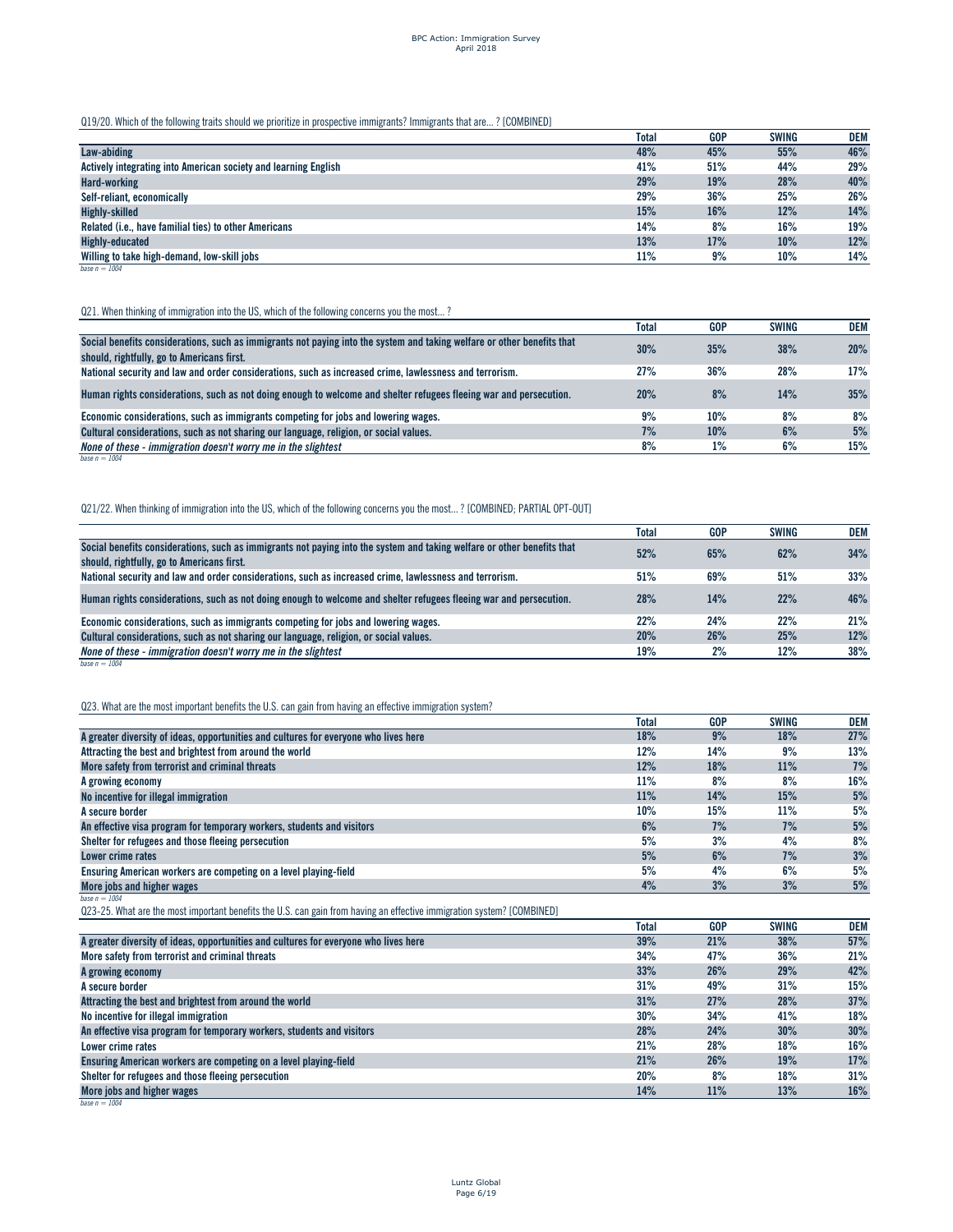# BPC Action: Immigration Survey April 2018

Q26. Who do you personally trust the most to offer the best solutions on immigration into America?

|                                               | <b>Total</b> | <b>GOP</b> | <b>SWING</b> | <b>DEM</b> |
|-----------------------------------------------|--------------|------------|--------------|------------|
| <b>President Donald Trump</b>                 | 22%          | 43%        | 19%          | 3%         |
| A bipartisan coalition of members of Congress | 15%          | 11%        | 21%          | 15%        |
| Immigration and human rights advocacy groups  | 15%          | 5%         | 14%          | 24%        |
| <b>Congressional Democrats</b>                | 13%          | 1%         | 6%           | 28%        |
| <b>Federal immigration authorities</b>        | 12%          | 13%        | 15%          | 9%         |
| <b>Community and faith leaders</b>            | 5%           | 5%         | 7%           | 4%         |
| <b>State and local elected officials</b>      | 5%           | 6%         | 4%           | 6%         |
| Law enforcement                               | 5%           | 4%         | 9%           | 4%         |
| <b>Employers and businesses</b>               | 5%           | 5%         | 4%           | 6%         |
| <b>Congressional Republicans</b>              | 3%           | 7%         | 2%           | $0\%$      |
| base $n = 1004$                               |              |            |              |            |

#### Q26/27. Who do you personally trust the most to offer the best solutions on immigration into America? [COMBINED]

|                                               | <b>Total</b> | <b>GOP</b> | <b>SWING</b> | <b>DEM</b> |
|-----------------------------------------------|--------------|------------|--------------|------------|
| <b>Federal immigration authorities</b>        | 29%          | 31%        | 35%          | 24%        |
| Immigration and human rights advocacy groups  | 29%          | 11%        | 27%          | 46%        |
| <b>President Donald Trump</b>                 | 29%          | 58%        | 25%          | 5%         |
| A bipartisan coalition of members of Congress | 28%          | 22%        | 34%          | 29%        |
| <b>Congressional Democrats</b>                | 21%          | 5%         | 9%           | 44%        |
| Law enforcement                               | 17%          | 20%        | 20%          | 12%        |
| <b>State and local elected officials</b>      | 13%          | 10%        | 14%          | 15%        |
| <b>Community and faith leaders</b>            | 12%          | 9%         | 16%          | 12%        |
| <b>Employers and businesses</b>               | 11%          | 9%         | 12%          | 11%        |
| <b>Congressional Republicans</b>              | 11%          | 25%        | 7%           | 1%         |

*base n = 1004*

Now let's shift our focus to what you think about – and want from – proposed immigration reform.

Q28. Who do you think should be taking the lead on immigration reform?

|                                            | Total | <b>GOP</b> | <b>SWING</b>  | <b>DEM</b>  |
|--------------------------------------------|-------|------------|---------------|-------------|
| The federal<br>' government                | 74%   | 76%        | 700<br>13/8   | 700<br>12/c |
| State and<br>' governments<br><b>local</b> | 26%   | 24%        | 250<br>2J / 0 | 28%         |
| base $n = 1004$                            |       |            |               |             |

Q29. What characteristics would you say make someone 'American'? That they are... ?

|                   | <b>Total</b> | <b>GOP</b> | <b>SWING</b> | DEM   |
|-------------------|--------------|------------|--------------|-------|
| <b>Patriotic</b>  | 30%          | 39%        | 28%          | 22%   |
| Hard-working      | 20%          | 16%        | 24%          | 21%   |
| Self-reliant      | 12%          | 13%        | 15%          | $8\%$ |
| <b>Tolerant</b>   | 6%           | 3%         | 7%           | 10%   |
| Principled        | 5%           | 6%         | 6%           | 4%    |
| <b>Optimistic</b> | 5%           | 5%         | 3%           | 6%    |
| <b>Ambitious</b>  | 4%           | 2%         | 5%           | $6\%$ |
| <b>Friendly</b>   | 3%           | 2%         | 2%           | 4%    |
| <b>Resilient</b>  | 3%           | 2%         | 3%           | 4%    |
| <b>Passionate</b> | 3%           | 4%         | $1\%$        | 4%    |
| Generous          | 3%           | 2%         | 2%           | 3%    |
| Creative          | 2%           | 2%         | 2%           | 2%    |
| <b>Confident</b>  | 2%           | 1%         | $1\%$        | $3%$  |
| Relaxed           | 2%           | 2%         | $1\%$        | 2%    |
| base $n = 1004$   |              |            |              |       |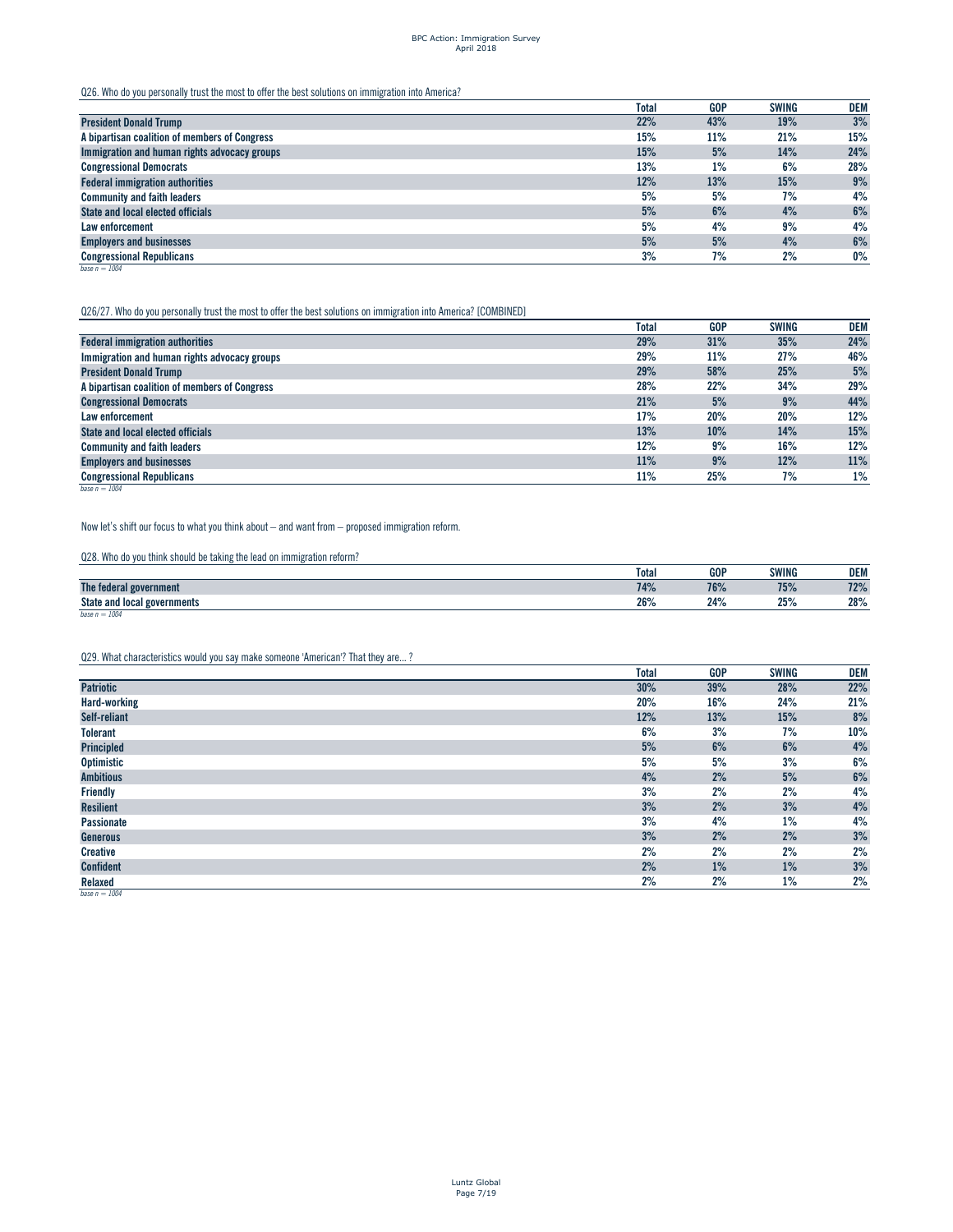Q29-31. What characteristics would you say make someone 'American'? That they are... ? [COMBINED]

|                     | <b>Total</b> | <b>GOP</b> | <b>SWING</b> | DEM    |
|---------------------|--------------|------------|--------------|--------|
| <b>Hard-working</b> | 56%          | 61%        | 61%          | 49%    |
| <b>Patriotic</b>    | 49%          | 62%        | 50%          | 36%    |
| Self-reliant        | 35%          | 44%        | 36%          | 27%    |
| Principled          | 26%          | 26%        | 33%          | 22%    |
| <b>Tolerant</b>     | 21%          | 11%        | 20%          | $30\%$ |
| <b>Ambitious</b>    | 19%          | 17%        | 18%          | 21%    |
| <b>Resilient</b>    | 18%          | 13%        | 19%          | 21%    |
| Optimistic          | 14%          | 12%        | 10%          | 20%    |
| <b>Passionate</b>   | 13%          | 10%        | 12%          | $15\%$ |
| Friendly            | 12%          | 9%         | 11%          | 16%    |
| Generous            | 11%          | 10%        | 10%          | 13%    |
| <b>Confident</b>    | 10%          | 9%         | 8%           | 13%    |
| <b>Creative</b>     | 10%          | 10%        | 9%           | 11%    |
| Relaxed             | 5%           | 5%         | 4%           | 6%     |
| base $n = 1004$     |              |            |              |        |

Q32. Which of the following principles best reflects how you personally believe a reformed immigration system in America should work?

|                                                                                                                                                                                                                            | Total | <b>GOP</b> | <b>SWING</b> | DEM |
|----------------------------------------------------------------------------------------------------------------------------------------------------------------------------------------------------------------------------|-------|------------|--------------|-----|
| National security. Our immigration system should consider security – i.e. preventing criminals and terrorists – as the top<br>factor when deciding who can enter the U.S. and stay here on a temporary or permanent basis. | 21%   | 29%        | 22%          | 14% |
|                                                                                                                                                                                                                            |       |            |              |     |
| Opportunity to earn legal status. As a priority, we should give undocumented immigrants living in America today the                                                                                                        | 17%   | 6%         | 20%          | 25% |
| chance to work towards and earn legal status.                                                                                                                                                                              |       |            |              |     |
| Stricter enforcement. We should be far more firm with those found in our country illegally, and deport far more of them.                                                                                                   | 17%   | 27%        | 19%          | 6%  |
| This would both enforce the law, and disincentivize others who are considering immigrating illegally.                                                                                                                      |       |            |              |     |
| Equal opportunity. We should give all aspiring immigrants an equal chance to apply and then select those we think will                                                                                                     |       |            |              |     |
| succeed best in America based on skills, family ties, and other factors.                                                                                                                                                   | 9%    | 6%         | 9%           | 13% |
| Humane and fair. Our system should be flexible enough to allow for those who have made honest mistakes, to get right                                                                                                       |       |            |              |     |
| with the law.                                                                                                                                                                                                              | 7%    | 4%         | 6%           | 11% |
|                                                                                                                                                                                                                            |       |            |              |     |
| Simplified process. We should streamline the application process to be intuitive and transparent. Make it easy for                                                                                                         | 7%    | 4%         | 7%           | 10% |
| immigrants and Americans to understand so that the system works more efficiently.                                                                                                                                          |       |            |              |     |
| Promote assimilation. Our immigration system should prioritize people who speak English or are actively learning the                                                                                                       | 7%    | 10%        | 7%           | 5%  |
| language. We should also prioritize those who embody American values and culture.                                                                                                                                          |       |            |              |     |
| Grow the economy. We should firstly consider how each person would contribute to the American economy, and our tax                                                                                                         |       |            |              |     |
| base. Then, just admit those that will benefit our economy.                                                                                                                                                                | 6%    | 6%         | 3%           | 9%  |
|                                                                                                                                                                                                                            |       |            |              |     |
| Emphasize skill. Our immigration system should focus on immigrants with higher skills, especially in the science,                                                                                                          | 5%    | 6%         | 5%           | 5%  |
| technology, math, and engineering (STEM) fields. Lower-skill immigrants should not be prioritized as highly.                                                                                                               |       |            |              |     |
| Prioritize in-demand workers. We should prioritize people who are needed to fill essential roles in the job market                                                                                                         | 3%    | 3%         | 3%           | 3%  |
| regardless of skill level.                                                                                                                                                                                                 |       |            |              |     |
| base $n = 1004$                                                                                                                                                                                                            |       |            |              |     |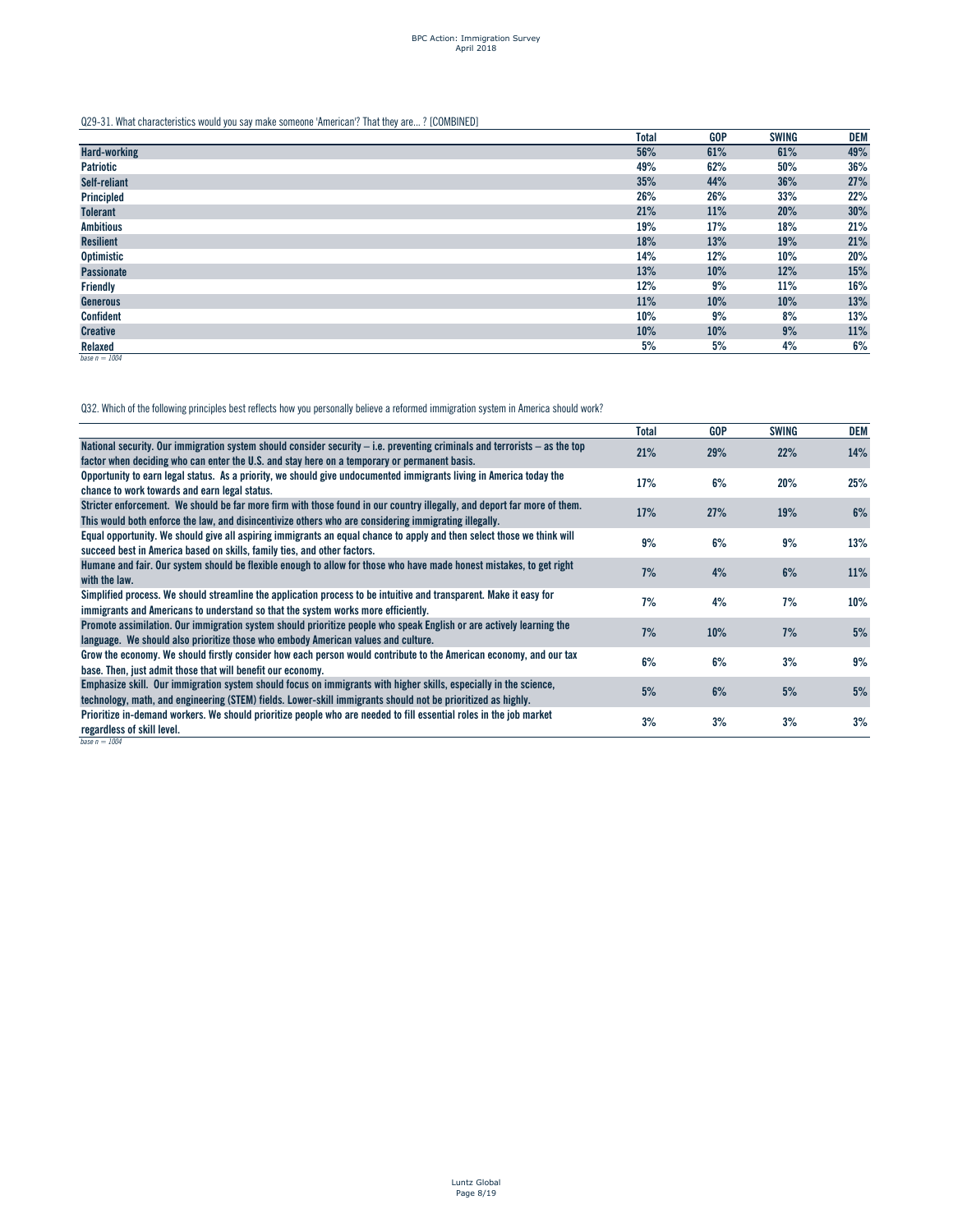# BPC Action: Immigration Survey April 2018

# Q32/33. Which of the following principles best reflects how you personally believe a reformed immigration system in America should work? [COMBINED]

|                                                                                                                                                                                                                                   | <b>Total</b> | <b>GOP</b> | <b>SWING</b> | DEM |
|-----------------------------------------------------------------------------------------------------------------------------------------------------------------------------------------------------------------------------------|--------------|------------|--------------|-----|
| National security. Our immigration system should consider security – i.e. preventing criminals and terrorists – as the top<br>factor when deciding who can enter the U.S. and stay here on a temporary or permanent basis.        | 39%          | 53%        | 39%          | 26% |
| Opportunity to earn legal status. As a priority, we should give undocumented immigrants living in America today the<br>chance to work towards and earn legal status.                                                              | 32%          | 18%        | 33%          | 44% |
| Stricter enforcement. We should be far more firm with those found in our country illegally, and deport far more of them.<br>This would both enforce the law, and disincentivize others who are considering immigrating illegally. | 31%          | 50%        | 33%          | 12% |
| Equal opportunity. We should give all aspiring immigrants an equal chance to apply and then select those we think will<br>succeed best in America based on skills, family ties, and other factors.                                | 20%          | 13%        | 21%          | 26% |
| Humane and fair. Our system should be flexible enough to allow for those who have made honest mistakes, to get right<br>with the law.                                                                                             | 16%          | 9%         | 14%          | 24% |
| Simplified process. We should streamline the application process to be intuitive and transparent. Make it easy for<br>immigrants and Americans to understand so that the system works more efficiently.                           | 16%          | 9%         | 17%          | 22% |
| Promote assimilation. Our immigration system should prioritize people who speak English or are actively learning the<br>language. We should also prioritize those who embody American values and culture.                         | 15%          | 18%        | 16%          | 11% |
| Grow the economy. We should firstly consider how each person would contribute to the American economy, and our tax<br>base. Then, just admit those that will benefit our economy.                                                 | 14%          | 12%        | 9%           | 18% |
| Emphasize skill. Our immigration system should focus on immigrants with higher skills, especially in the science,<br>technology, math, and engineering (STEM) fields. Lower-skill immigrants should not be prioritized as highly. | 10%          | 11%        | 11%          | 9%  |
| Prioritize in-demand workers. We should prioritize people who are needed to fill essential roles in the job market<br>regardless of skill level.                                                                                  | 8%           | 8%         | 7%           | 8%  |
| base $n = 1004$                                                                                                                                                                                                                   |              |            |              |     |

Q34. Which of the following best describes how the immigration system should work in practice?

|                          | <b>Total</b> | <b>GOP</b> | <b>SWING</b> | DEM   |
|--------------------------|--------------|------------|--------------|-------|
| <b>Strongly enforced</b> | 22%          | 35%        | 24%          | $9%$  |
| Fair                     | 11%          | 6%         | 13%          | 16%   |
| <b>Consistent</b>        | 10%          | 8%         | 11%          | 10%   |
| Compassionate            | 8%           | 5%         | 3%           | 14%   |
| <b>Efficient</b>         | 7%           | 5%         | 9%           | 7%    |
| <b>Strict</b>            | 7%           | 11%        | 5%           | 5%    |
| <b>Merit-based</b>       | 6%           | 8%         | 6%           | $5%$  |
| Flexible                 | 5%           | 3%         | 6%           | 7%    |
| <b>Practical</b>         | 5%           | 3%         | 4%           | 7%    |
| <b>Family-based</b>      | 4%           | 2%         | 3%           | 6%    |
| <b>Moral</b>             | 4%           | 1%         | 4%           | $5%$  |
| <b>Modern</b>            | 4%           | 4%         | 4%           | 3%    |
| <b>Values-based</b>      | 4%           | 4%         | 5%           | 3%    |
| Firm                     | 3%           | 3%         | 3%           | 3%    |
| <b>Unrestricted</b>      | 1%           | 1%         | 1%           | $1\%$ |
| base $n = 1004$          |              |            |              |       |

Q34-36. Which of the following best describes how the immigration system should work in practice? [COMBINED]

|                                      | <b>Total</b> | GOP | <b>SWING</b> | DEM |
|--------------------------------------|--------------|-----|--------------|-----|
| <b>Strongly enforced</b>             | 39%          | 58% | 46%          | 18% |
| <b>Consistent</b>                    | 33%          | 32% | 38%          | 32% |
| Fair                                 | 32%          | 21% | 33%          | 43% |
| <b>Efficient</b>                     | 26%          | 25% | 31%          | 25% |
| <b>Compassionate</b>                 | 21%          | 11% | 14%          | 35% |
| Merit-based                          | 20%          | 28% | 17%          | 15% |
| <b>Practical</b>                     | 19%          | 15% | 19%          | 23% |
| <b>Strict</b>                        | 19%          | 30% | 18%          | 9%  |
| <b>Moral</b>                         | 17%          | 11% | 19%          | 21% |
| Firm                                 | 17%          | 22% | 18%          | 12% |
| <b>Flexible</b>                      | 15%          | 8%  | 14%          | 22% |
| Values-based                         | 13%          | 14% | 13%          | 13% |
| <b>Family-based</b>                  | 12%          | 8%  | 9%           | 17% |
| Modern                               | 11%          | 13% | 9%           | 10% |
| <b>Unrestricted</b><br>$\sqrt{1004}$ | 4%           | 4%  | 2%           | 4%  |

*base n = 1004*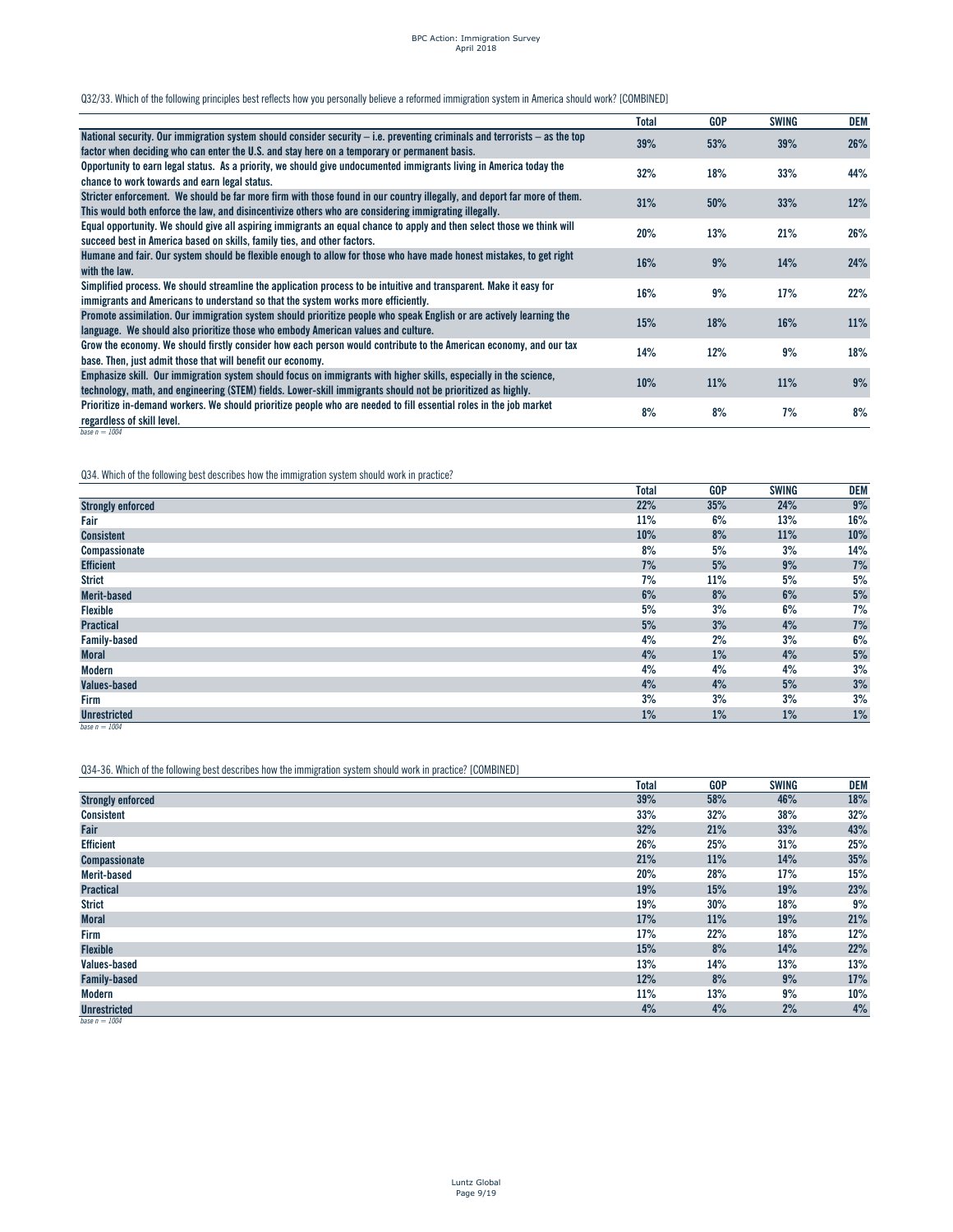Q37. If you had to choose just one, should immigration policy prioritize highly-skilled, highly-educated immigrants or immigrants who will fill lower-paying jobs Americans don't want to do?

|                                                                                | Total | <b>GOP</b>  | <b>SWING</b> | <b>DEM</b> |
|--------------------------------------------------------------------------------|-------|-------------|--------------|------------|
| <b>Highly</b><br>skilled, highly-educated immigrants                           | 61%   | 69%         | 62%          | 53%        |
| Immigrants who will fill lower-paying jobs Americans can't or don't want to do | 39%   | 210<br>01/8 | 38%          | 47%        |
| base $n = 1004$                                                                |       |             |              |            |

Q38Y. What, in your opinion, is the best criteria for an immigration system that is 'based on merit'? That it prioritizes...?

|                                                                                 | Total | <b>GOP</b> | <b>SWING</b> | <b>DEM</b> |
|---------------------------------------------------------------------------------|-------|------------|--------------|------------|
| People who can demonstrate that they share our values, our language and culture | 29%   | 40%        | 30%          | 18%        |
| Highly-skilled immigrants                                                       | 16%   | 20%        | 19%          | 12%        |
| Immigrants with family members already living in America                        | 12%   | 11%        | 8%           | 16%        |
| Immigrants who can meet job vacancies here                                      | 11%   | 8%         | 13%          | 12%        |
| All of the above                                                                | 32%   | 21%        | 30%          | 42%        |

*base n = 1004*

Q38Y/Z. What, in your opinion, is the best criteria for an immigration system that is 'based on merit'? That it prioritizes...? [COMBINED; PARTIAL OPT-OUT]

|                                                                                 | Total | <b>GOP</b> | <b>SWING</b> | <b>DEM</b> |
|---------------------------------------------------------------------------------|-------|------------|--------------|------------|
| People who can demonstrate that they share our values, our language and culture | 43%   | 55%        | 48%          | 29%        |
| Highly-skilled immigrants                                                       | 34%   | 44%        | 37%          | 24%        |
| Immigrants who can meet job vacancies here                                      | 27%   | 28%        | 26%          | 26%        |
| Immigrants with family members already living in America                        | 24%   | 21%        | 20%          | 28%        |
| All of the above                                                                | 40%   | 30%        | 40%          | 49%        |
| base $n = 1004$                                                                 |       |            |              |            |

Q39A. To what extent do you approve or disapprove of giving short-term work visas (that don't lead to permanent legal status) to temporary or seasonal immigrants who...? Are highly-skilled and highlyeducated

|                                           | <b>Total</b> | <b>GOP</b> | <b>SWING</b> | <b>DEM</b> |
|-------------------------------------------|--------------|------------|--------------|------------|
| <b>Completely approve</b>                 | 44%          | 44%        | 37%          | 48%        |
| Somewhat approve                          | 28%          | 32%        | 29%          | 25%        |
| Neutral - do not have feelings either way | 19%          | 15%        | 24%          | 20%        |
| Somewhat disapprove                       | 4%           | 5%         | 6%           | 2%         |
| <b>Completely disapprove</b>              | 5%           | 4%         | 5%           | 5%         |
| <b>APPROVE (NET)</b>                      | 72%          | 76%        | 65%          | 73%        |
| <b>DISAPPROVE (NET)</b>                   | 9%           | 8%         | 11%          | 7%         |
| base $n = 1004$                           |              |            |              |            |

Q39B. To what extent do you approve or disapprove of giving short-term work visas (that don't lead to permanent legal status) to temporary or seasonal immigrants who...? Fill lower-paying jobs that Americans don't want to do

|                                           | <b>Total</b> | <b>GOP</b> | <b>SWING</b> | <b>DEM</b> |
|-------------------------------------------|--------------|------------|--------------|------------|
| <b>Completely approve</b>                 | 37%          | 33%        | 30%          | 44%        |
| Somewhat approve                          | 29%          | 31%        | 32%          | 25%        |
| Neutral - do not have feelings either way | 20%          | 19%        | 22%          | 19%        |
| Somewhat disprove                         | 8%           | 10%        | 9%           | 6%         |
| <b>Completely disprove</b>                | 7%           | 7%         | 7%           | 7%         |
| <b>APPROVE (NET)</b>                      | 66%          | 64%        | 62%          | 69%        |
| <b>DISAPPROVE (NET)</b>                   | 15%          | 17%        | 16%          | 12%        |
| base $n = 1004$                           |              |            |              |            |

Q40. Which of the following statements is the best definition of a 'strict' immigration policy to you?

|                                                                                                               | Total | <b>GOP</b> | <b>SWING</b> | DEM |
|---------------------------------------------------------------------------------------------------------------|-------|------------|--------------|-----|
| Deporting more immigrants who are here illegally                                                              | 33%   | 42%        | 32%          | 25% |
| Rigorously enforcing criteria for aspiring Americans to learn English and American civics, culture and values | 22%   | 21%        | 26%          | 20% |
| Setting a quota (i.e., an exact number allowed) for immigration each year, and sticking to it                 | 22%   | 18%        | 20%          | 26% |
| Allowing women, children and the needy to immigrate first                                                     | 13%   | 6%         | 10%          | 21% |
| Simply having more fences, more guards and more money for border security                                     | 11%   | 12%        | 11%          | 9%  |
| base $n = 1004$                                                                                               |       |            |              |     |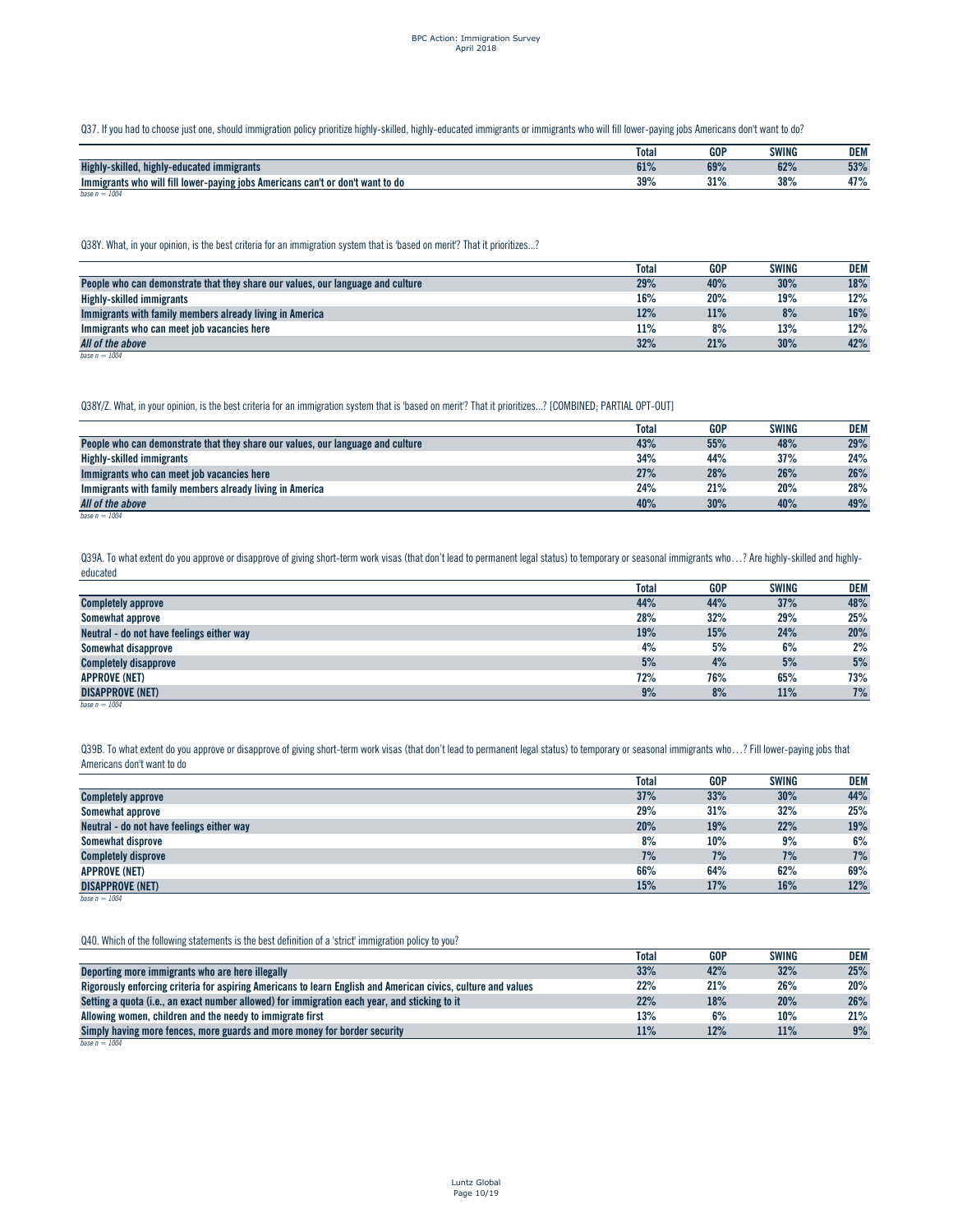Q41. And what do you think is the most important reason we should have immigration that is 'fair and consistent'? Because...?

|                                                                                                                        | <b>Total</b> | <b>GOP</b> | <b>SWING</b> | DEM |
|------------------------------------------------------------------------------------------------------------------------|--------------|------------|--------------|-----|
| We need a system that everyone can understand and is the same for everyone - no exceptions                             | 37%          | 33%        | 40%          | 40% |
| The people who are trying to immigrate to America legally aren't being treated fairly, since so many people are coming | 33%          | 41%        | 32%          | 26% |
| here illegally are able to stay without going through the legal immigration procedure                                  |              |            |              |     |
| Giving preference to one group, culture, or person over another doesn't align with American values                     | 16%          | 12%        | 16%          | 19% |
| We have to be clear about where the greatest needs are - economically and geographically                               | 14%          | 14%        | 12%          | 15% |
| base $n = 1004$                                                                                                        |              |            |              |     |

Q42. When considering specific immigration policies, which of the following proposals is most important to include? Please read each of the following carefully before you choose.

|                                                                                                                                                                                                                                            | <b>Total</b> | <b>GOP</b> | SWING | <b>DEM</b> |
|--------------------------------------------------------------------------------------------------------------------------------------------------------------------------------------------------------------------------------------------|--------------|------------|-------|------------|
| Providing a pathway to legal status – including citizenship – for Dreamers"                                                                                                                                                                | 24%          | 9%         | 23%   | 39%        |
| Stricter background checks and vetting to prevent potential immigrants who committed crimes from being admitted to<br>the U.S.                                                                                                             | 16%          | 17%        | 17%   | 14%        |
| Limiting the funding for, or otherwise punishing, "Sanctuary Cities" which limit cooperation with federal immigration<br>authorities or attempt to block the deportation of undocumented immigrants                                        | 10%          | 15%        | 12%   | 4%         |
| Deporting more illegal immigrants from inside the country.                                                                                                                                                                                 | 7%           | 9%         | 11%   | 4%         |
| <b>Building a physical border wall</b>                                                                                                                                                                                                     | 7%           | 14%        | 7%    | 1%         |
| Providing greater funding for screening/vetting those applying for immigration or citizenship in the U.S.                                                                                                                                  | 6%           | 4%         | 7%    | 7%         |
| Providing a pathway to legal status – without citizenship – for "Dreamers"                                                                                                                                                                 | 5%           | 4%         | 6%    | 6%         |
| Providing greater funding for border security – like more guards and technology to monitor the border                                                                                                                                      | 4%           | 6%         | 4%    | 2%         |
| Limiting or reforming the diversity "visa lottery" system by which we allow people from countries without a recent history<br>of immigration to the U.S. to apply in an attempt to increase the diversity of the U.S. immigrant population | 4%           | 4%         | 4%    | 4%         |
| Establish a point-based skill evaluation system, to limit who can immigrate based on their education, skills, and past<br>achievements [RAISE ACT]                                                                                         | 4%           | 5%         | 2%    | 3%         |
| Increasing the number of legal immigrants allowed into the U.S.                                                                                                                                                                            | 4%           | 2%         | $1\%$ | 7%         |
| Increasing the rate of admission into the U.S. for refugees                                                                                                                                                                                | 4%           | 3%         | 3%    | 5%         |
| Limiting the rate of refugee admission to the U.S.                                                                                                                                                                                         | 3%           | 4%         | 2%    | 2%         |
| Limiting or reforming the system for sponsoring family members for immigration to the U.S.<br>base $n = 1004$                                                                                                                              | 2%           | 4%         | 2%    | 1%         |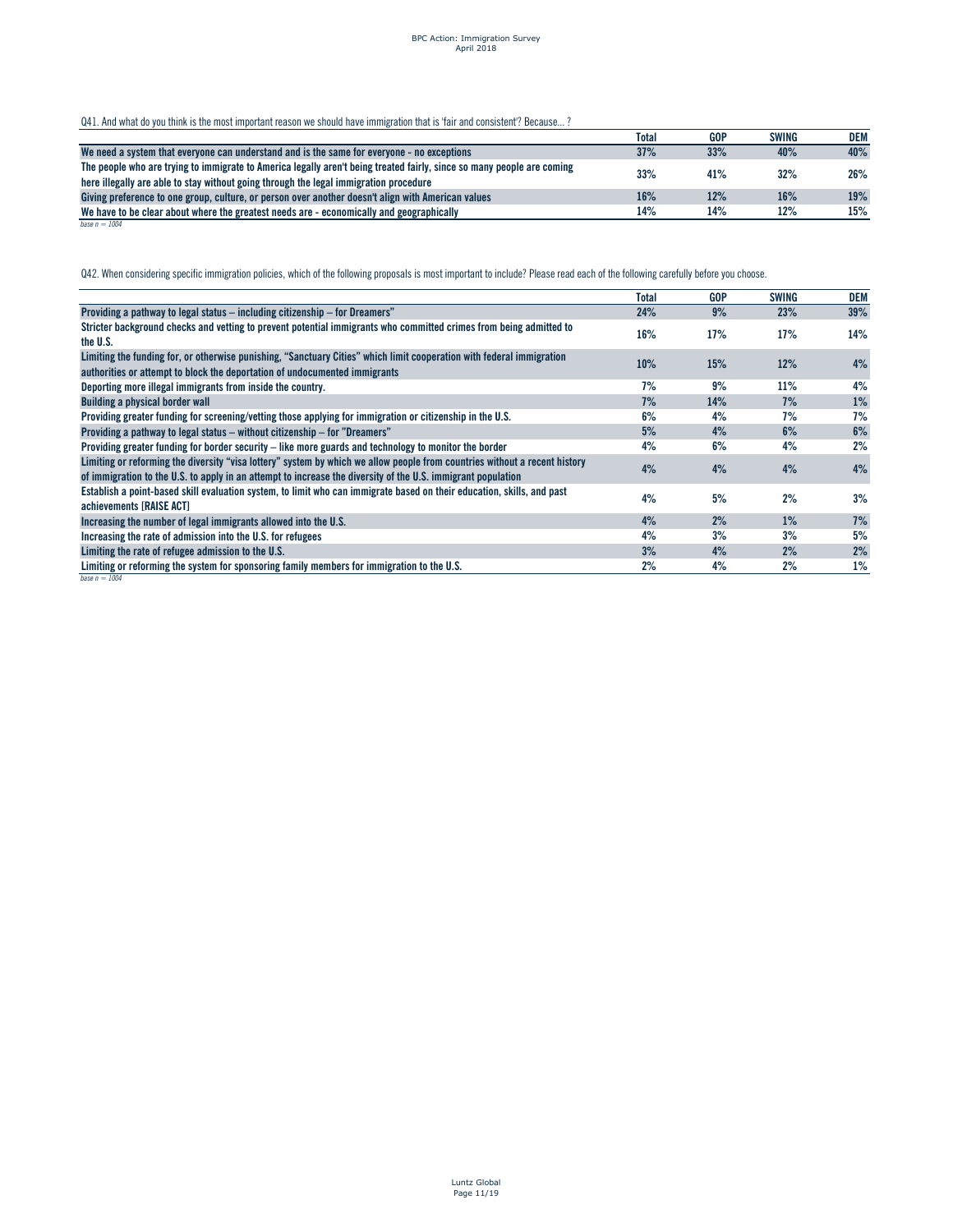Q42-44. When considering specific immigration policies, which of the following proposals is most important to include? Please read each of the following carefully before you choose. [COMBINED]

|                                                                                                                            | Total | <b>GOP</b> | <b>SWING</b> | DEM |
|----------------------------------------------------------------------------------------------------------------------------|-------|------------|--------------|-----|
| Stricter background checks and vetting to prevent potential immigrants who committed crimes from being admitted to         | 45%   | 45%        | 50%          | 41% |
| the U.S.                                                                                                                   |       |            |              |     |
| Providing a pathway to legal status – including citizenship – for Dreamers"                                                | 39%   | 17%        | 38%          | 60% |
| Limiting the funding for, or otherwise punishing, "Sanctuary Cities" which limit cooperation with federal immigration      |       |            |              |     |
| authorities or attempt to block the deportation of undocumented immigrants                                                 | 26%   | 39%        | 30%          | 11% |
| Providing greater funding for screening/vetting those applying for immigration or citizenship in the U.S.                  | 25%   | 19%        | 25%          | 30% |
| Deporting more illegal immigrants from inside the country.                                                                 | 24%   | 34%        | 28%          | 12% |
| Building a physical border wall                                                                                            | 20%   | 35%        | 19%          | 5%  |
| Establish a point-based skill evaluation system, to limit who can immigrate based on their education, skills, and past     |       |            |              | 18% |
| achievements <b>IRAISE ACTI</b>                                                                                            | 19%   | 21%        | 18%          |     |
| Providing greater funding for border security – like more guards and technology to monitor the border                      | 18%   | 24%        | 20%          | 12% |
| Increasing the number of legal immigrants allowed into the U.S.                                                            | 16%   | 5%         | 12%          | 29% |
| Limiting or reforming the diversity "visa lottery" system by which we allow people from countries without a recent history |       |            |              |     |
| of immigration to the U.S. to apply in an attempt to increase the diversity of the U.S. immigrant population               | 16%   | 16%        | 13%          | 17% |
| Increasing the rate of admission into the U.S. for refugees                                                                | 14%   | 6%         | 10%          | 24% |
| Providing a pathway to legal status – without citizenship – for "Dreamers"                                                 | 14%   | 9%         | 13%          | 19% |
| Limiting the rate of refugee admission to the U.S.                                                                         | 13%   | 15%        | 11%          | 11% |
| Limiting or reforming the system for sponsoring family members for immigration to the U.S.                                 | 12%   | 14%        | 11%          | 10% |
| base $n = 1004$                                                                                                            |       |            |              |     |

Q45. Imagine a future in which we have a completely effective system of screening and vetting immigrants... In this ideal world, who do you think should be allowed to sponsor to bring into the county? Please select all that apply. The... of American citizens. [MULTIPLE RESPONSE]

|                                                                    | <b>Total</b> | <b>GOP</b> | <b>SWING</b> | <b>DEM</b> |
|--------------------------------------------------------------------|--------------|------------|--------------|------------|
| <b>Spouses</b>                                                     | 54%          | 51%        | 54%          | 57%        |
| Minor children who are under 21                                    | 47%          | 42%        | 41%          | 55%        |
| <b>Parents</b>                                                     | 44%          | 33%        | 42%          | 56%        |
| Grandparents                                                       | 28%          | 20%        | 21%          | 40%        |
| Adult children who are married with families                       | 26%          | 14%        | 26%          | 38%        |
| <b>Adult siblings</b>                                              | 25%          | 16%        | 20%          | 35%        |
| <b>Adult children without families</b>                             | 23%          | 14%        | 15%          | 37%        |
| Aunts and uncles                                                   | 13%          | 5%         | 12%          | 21%        |
| <b>First cousins</b>                                               | 12%          | 8%         | 9%           | 18%        |
| Any two people they want, in addition to their children and spouse | 14%          | 9%         | 12%          | 20%        |
| Any two - and only two - people that they want                     | 6%           | 8%         | 9%           | 2%         |
| base $n = 1004$                                                    |              |            |              |            |

Q47. Some immigrants are raised by someone other than their biological parents, such as a grandparent, aunt or cousin. How much do you approve or disapprove of allowing immigrants to sponsor these kinds of guardians, to help them immigrate to the U.S. ?

|                                           | Total | <b>GOP</b> | <b>SWING</b> | <b>DEM</b> |
|-------------------------------------------|-------|------------|--------------|------------|
| <b>Completely approve</b>                 | 34%   | 25%        | 27%          | 48%        |
| Somewhat approve                          | 26%   | 27%        | 23%          | 27%        |
| Neutral - do not have feelings either way | 25%   | 22%        | 34%          | 21%        |
| Somewhat disapprove                       | 7%    | 11%        | 7%           | 3%         |
| <b>Completely disapprove</b>              | 8%    | 15%        | 8%           | 2%         |
| <b>APPROVE (NET)</b>                      | 60%   | 52%        | 50%          | 74%        |
| <b>DISAPPROVE (NET)</b>                   | 15%   | 26%        | 16%          | 5%         |
| base $n = 1004$                           |       |            |              |            |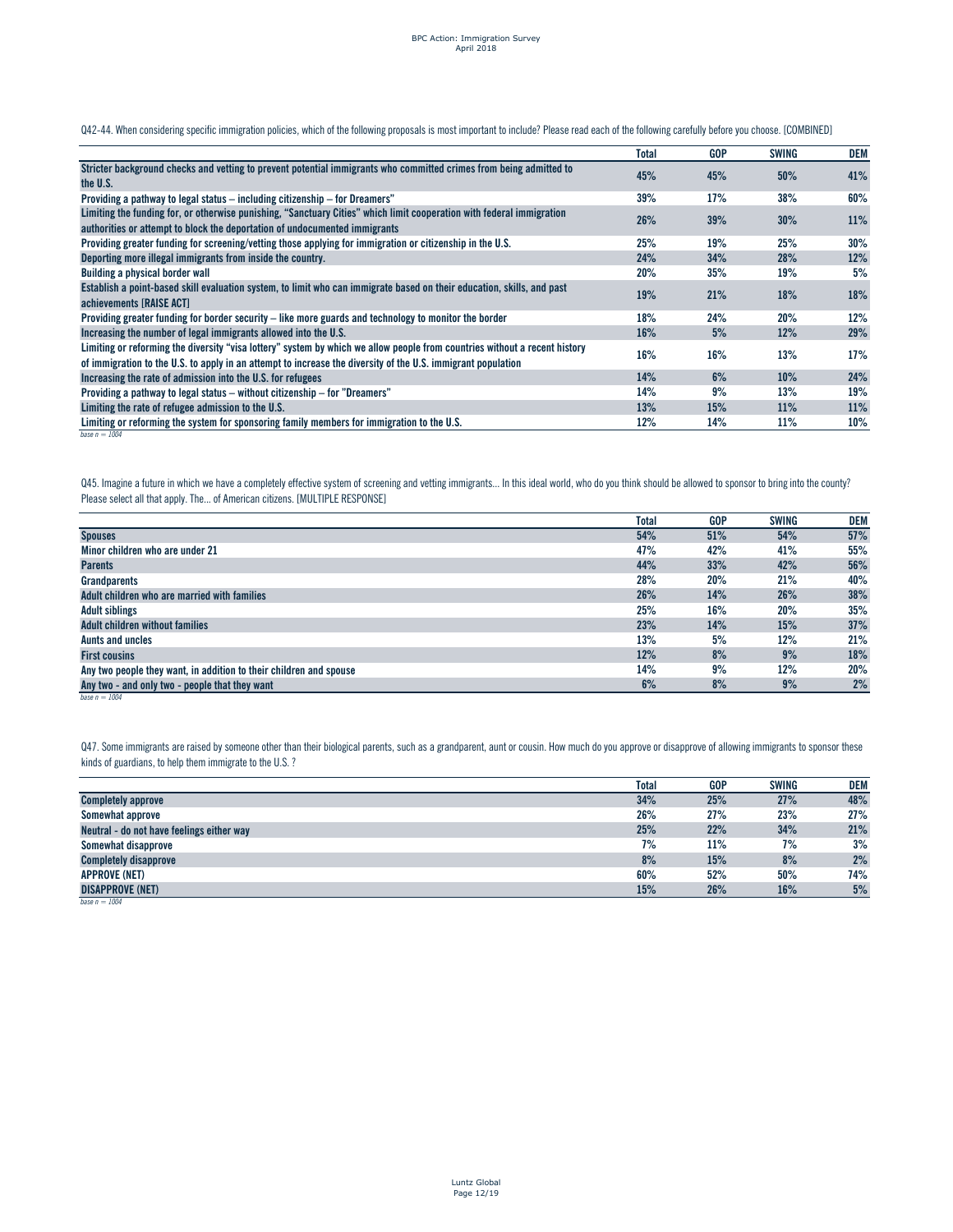Q48. Assuming that we have a perfect vetting system, what is the right way for the United States to calculate how many immigrants we should admit every year? Please do not consider refugees or people applying for political asylum in your calculation.

|                                                                                                                  | <b>Total</b> | GOP | <b>SWING</b> | DEM |
|------------------------------------------------------------------------------------------------------------------|--------------|-----|--------------|-----|
| We should admit every (vetted) immigrant that applies for entry and meets all legal requirements for citizenship | 31%          | 20% | 29%          | 42% |
| A quota (i.e., an exact number), set each year                                                                   | 23%          | 24% | 25%          | 20% |
| Based upon economic need (i.e., job shortages)                                                                   | 18%          | 18% | 20%          | 17% |
| We should set a number based on the percentage of immigrants already here in the country.                        | 17%          | 20% | 15%          | 15% |
| We should not admit any immigrants for the foreseeable future                                                    | 12%          | 18% | 11%          | 6%  |
| base $n = 1004$                                                                                                  |              |     |              |     |

Now that you're more than halfway through, let's talk about the English language skills of U.S. immigrants.

Q49. How important is it that immigrants know how to hold a basic conversation in English before they come to America?

|                                       | <b>Total</b> | <b>GOP</b> | <b>SWING</b> | <b>DEM</b> |
|---------------------------------------|--------------|------------|--------------|------------|
| <b>Extremely important</b>            | 44%          | 61%        | 41%          | 30%        |
| Very important                        | 21%          | 21%        | 26%          | 19%        |
| Somewhat important                    | 21%          | 14%        | 23%          | 26%        |
| Only a little important               | 9%           | 4%         | 6%           | 15%        |
| Not at all important                  | 5%           | 1%         | 3%           | 10%        |
| <b>EXTREMELY/VERY IMPORTANT (NET)</b> | 66%          | 82%        | 68%          | 49%        |
| LITTLE/NOT IMPORTANT (NET)            | 14%          | 4%         | 9%           | 25%        |
| base $n = 1004$                       |              |            |              |            |

Q50. [ASKED IF Q49 IS SOMEWHAT OR HIGHER] And, how much English do you think immigrants should know before arriving to the U.S. ?

|                                                                                                                 | <b>Total</b> | <b>GOP</b> | SWING | DEM |
|-----------------------------------------------------------------------------------------------------------------|--------------|------------|-------|-----|
| Just a few English words or phrases, like what a tourist would need to know to navigate America.                | 14%          | 16%        | 14%   | 12% |
| Enough English to hold a basic conversation. They can shop on their own, and talk to neighbors or teachers.     | 45%          | 39%        | 50%   | 49% |
| Enough English to easily work at their place of employment.                                                     | 30%          | 33%        | 26%   | 28% |
| They should be completely fluent. They can easily engage in any conversation without any trouble or hesitation. | 11%          | 12%        | 11%   | 11% |
| base $n = 865$ ; total $n = 1004$                                                                               |              |            |       |     |

Q51. [ASKED IF Q49 IS LITTLE OR NOT AT ALL] How important is it for immigrants to learn how to hold a basic conversation in English after they arrive to the U.S. ?

|                                       | <b>Total</b> | <b>GOP</b> | <b>SWING</b> | <b>DEM</b> |
|---------------------------------------|--------------|------------|--------------|------------|
| <b>Extremely important</b>            | 9%           | 24%        | 9%           | 7%         |
| Very important                        | 18%          | 13%        | 25%          | 17%        |
| Somewhat important                    | 34%          | 39%        | 35%          | 34%        |
| Only a little important               | 28%          | 25%        | 22%          | 30%        |
| Not at all important                  | 10%          | $0\%$      | 10%          | 12%        |
| <b>EXTREMELY/VERY IMPORTANT (NET)</b> | 27%          | 37%        | 34%          | 24%        |
| LITTLE/NOT IMPORTANT (NET)            | 38%          | 25%        | 31%          | 42%        |
| base $n = 139$ ; total $n = 1004$     |              |            |              |            |

Q52. Currently, immigrants aren't legally obligated to know English before they are admitted into the U.S., but they must pass an English test to obtain U.S. citizenship. Regardless of whether you think immigrants should be obligated to learn English... who do you think is primarily responsible for ensuring that immigrants are able to speak English?

|                                                                                             | <b>Total</b> | <b>GOP</b> | <b>SWING</b> | DEM |
|---------------------------------------------------------------------------------------------|--------------|------------|--------------|-----|
| Immigrants, themselves                                                                      | 48%          | 46%        | 54%          | 46% |
| The federal government                                                                      | 19%          | 23%        | 17%          | 16% |
| <b>State and local governments</b>                                                          | 12%          | 10%        | 12%          | 15% |
| <b>Primary schools</b>                                                                      | 7%           | 7%         | 7%           | 8%  |
| <b>Employers</b>                                                                            | 7%           | 9%         | 5%           | 7%  |
| Private non-profit organizations (e.g., churches or non-profit organizations and charities) | 6%           | 5%         | 5%           | 8%  |
| base $n = 1004$                                                                             |              |            |              |     |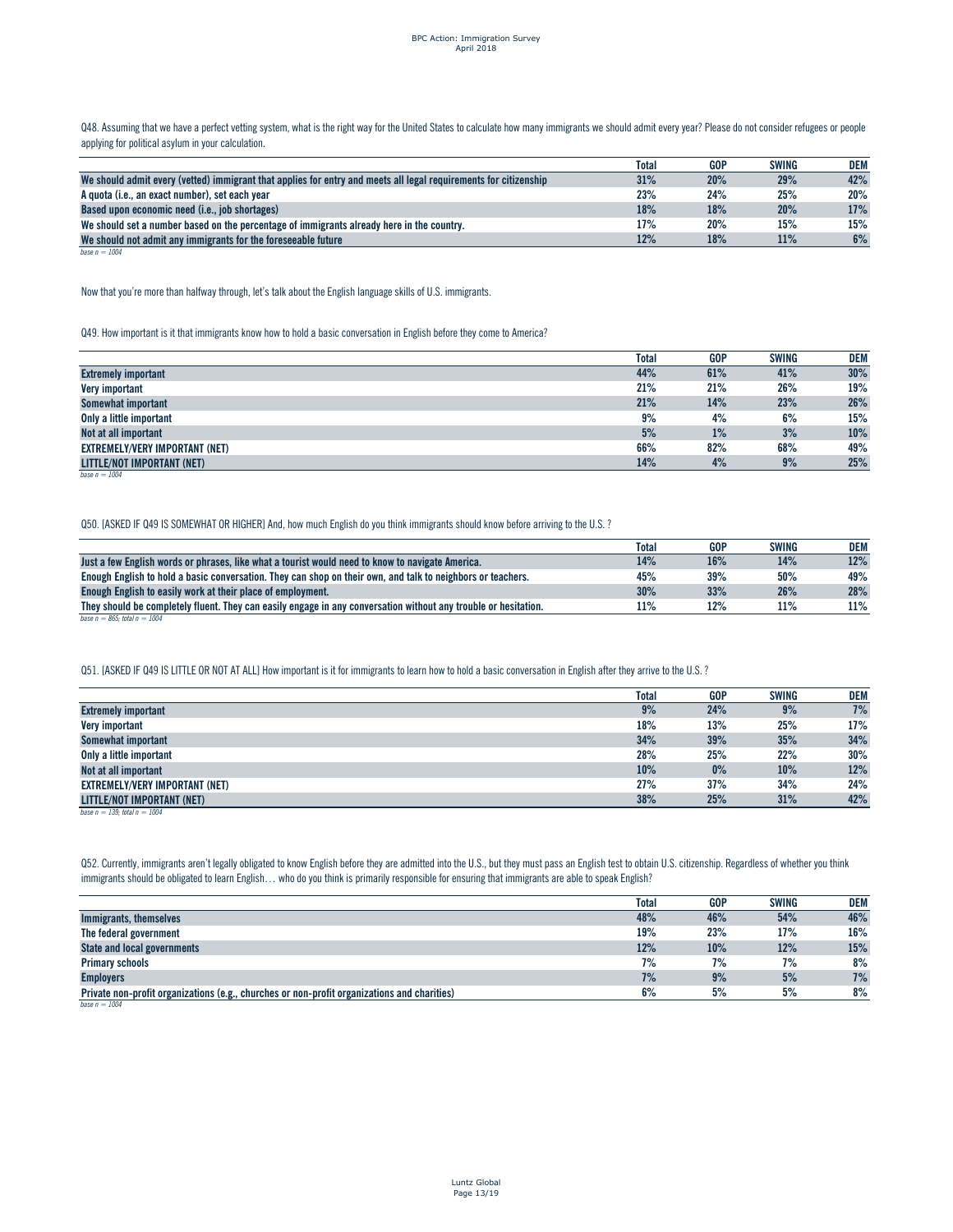#### Now, let's talk about illegal immigration and its effect on our country.

Q53. To the best of your knowledge, is there currently a process in place for undocumented immigrants to get right with the law (i.e., legally becoming a U.S. citizen or getting a visa to continue living in the U.S. legally)?

|                                                         | <b>Total</b> | <b>GOP</b> | SWING | <b>DEM</b> |
|---------------------------------------------------------|--------------|------------|-------|------------|
| Yes, there is a pathway for all undocumented immigrants | 21%          | 28%        | 17%   | 17%        |
| Yes, but only for some undocumented immigrants          | 22%          | 19%        | 25%   | 24%        |
| <b>No</b>                                               | 20%          | 23%        | 18%   | 18%        |
| I truly don't know                                      | 37%          | 30%        | 41%   | 40%        |
| <b>YES (NET)</b>                                        | 43%          | 47%        | 42%   | 41%        |
| base $n = 1004$                                         |              |            |       |            |

Q54. Should all undocumented immigrants be treated the same under the law - no matter the circumstances of how they came to the United States or what they have done since they have been in the United States?

|                                                                                      | <b>Total</b> | <b>GOP</b> | SWING     | <b>DEM</b> |
|--------------------------------------------------------------------------------------|--------------|------------|-----------|------------|
| Yes, illegal is illegal and everyone should be treated the same                      | 46%          | 65%        | 49%       | 26%        |
| Only those with family in the U.S. should be treated with more flexibility           | 8%           |            | <b>70</b> | 9%         |
| No, there should be some flexibility in the system based on individual circumstances | 47%          | 28%        | 44%       | 66%        |
| base $n = 1004$                                                                      |              |            |           |            |

#### Q55A. [SPLIT SAMPLE] What, in principle, should happen to people living in the United States who entered the country illegally?

|                                                                                                                            | Total | <b>GOP</b> | <b>SWING</b> | DEM    |
|----------------------------------------------------------------------------------------------------------------------------|-------|------------|--------------|--------|
| If they pass a criminal background check, pay their fair share of taxes and a penalty, they should have the opportunity to | 44%   | 34%        | 51%          | 48%    |
| potentially earn citizenship sometime in the future                                                                        |       |            |              |        |
| They should all be immediately deported and should go through the proper channels for reentry or citizenship               | 25%   | 36%        | 24%          | $16\%$ |
| If they pass a criminal background check, pay their fair share of taxes and a penalty, they should have the opportunity to | 23%   | 24%        | 18%          | 25%    |
| secure permanent legal status but not citizenship                                                                          |       |            |              |        |
| They should all be given full amnesty (i.e., a pardon) and citizenship                                                     | 8%    | 7%         | 6%           | 11%    |
| base $n = 494$ ; total $n = 1004$                                                                                          |       |            |              |        |

#### Q56B. [SPLIT SAMPLE] For those who are here illegally and want to get right with the law - what conditions do you think they should meet, to achieve that goal? They should first have to...?

|                                                                                                   | <b>Total</b> | GOP | <b>SWING</b> | DEM |
|---------------------------------------------------------------------------------------------------|--------------|-----|--------------|-----|
| Pass a criminal background check                                                                  | 27%          | 20% | 25%          | 36% |
| Return to their home country and wait a designated period of time before guaranteed legal reentry | 18%          | 28% | 18%          | 8%  |
| Pass the same civics test as legal immigrants, even if they don't get citizenship                 | 17%          | 14% | 23%          | 17% |
| Pay taxes they owe                                                                                | 9%           | 9%  | 11%          | 7%  |
| Prove a history of steady employment                                                              | 8%           | 6%  | 6%           | 11% |
| <b>Demonstrate English proficiency</b>                                                            | 5%           | 4%  | 6%           | 6%  |
| Pay a fine                                                                                        | 5%           | 6%  | 3%           | 5%  |
| Have a certain amount of financial assets/net worth                                               | 4%           | 6%  | 4%           | 3%  |
| Have a certain level of education, such as a high school diploma                                  | 4%           | 5%  | 5%           | 3%  |
| Admit, in writing, to having violated U.S. immigration law.                                       | 3%           | 3%  | $1\%$        | 4%  |
| hase $n = 510$ total $n = 1004$                                                                   |              |     |              |     |

Q56/57B. [SPLIT SAMPLE] For those who are here illegally and want to get right with the law - what conditions do you think they should meet, to achieve that goal? They should first have to...? [COMBINED]

|                                                                                                   | <b>Total</b> | <b>GOP</b> | <b>SWING</b> | DEM |
|---------------------------------------------------------------------------------------------------|--------------|------------|--------------|-----|
| Pass a criminal background check                                                                  | 48%          | 40%        | 50%          | 56% |
| Pass the same civics test as legal immigrants, even if they don't get citizenship                 | 33%          | 31%        | 37%          | 32% |
| Pay taxes they owe                                                                                | 22%          | 22%        | 21%          | 23% |
| Return to their home country and wait a designated period of time before guaranteed legal reentry | 21%          | 31%        | 23%          | 10% |
| Prove a history of steady employment                                                              | 20%          | 18%        | 13%          | 26% |
| <b>Demonstrate English proficiency</b>                                                            | 17%          | 16%        | 19%          | 18% |
| Pay a fine                                                                                        | 13%          | 13%        | 13%          | 13% |
| Have a certain level of education, such as a high school diploma                                  | 10%          | 11%        | 8%           | 10% |
| Admit, in writing, to having violated U.S. immigration law.                                       | 9%           | 9%         | 7%           | 9%  |
| Have a certain amount of financial assets/net worth                                               | 7%           | 9%         | 9%           | 5%  |
| hase $n = 510$ total $n = 1004$                                                                   |              |            |              |     |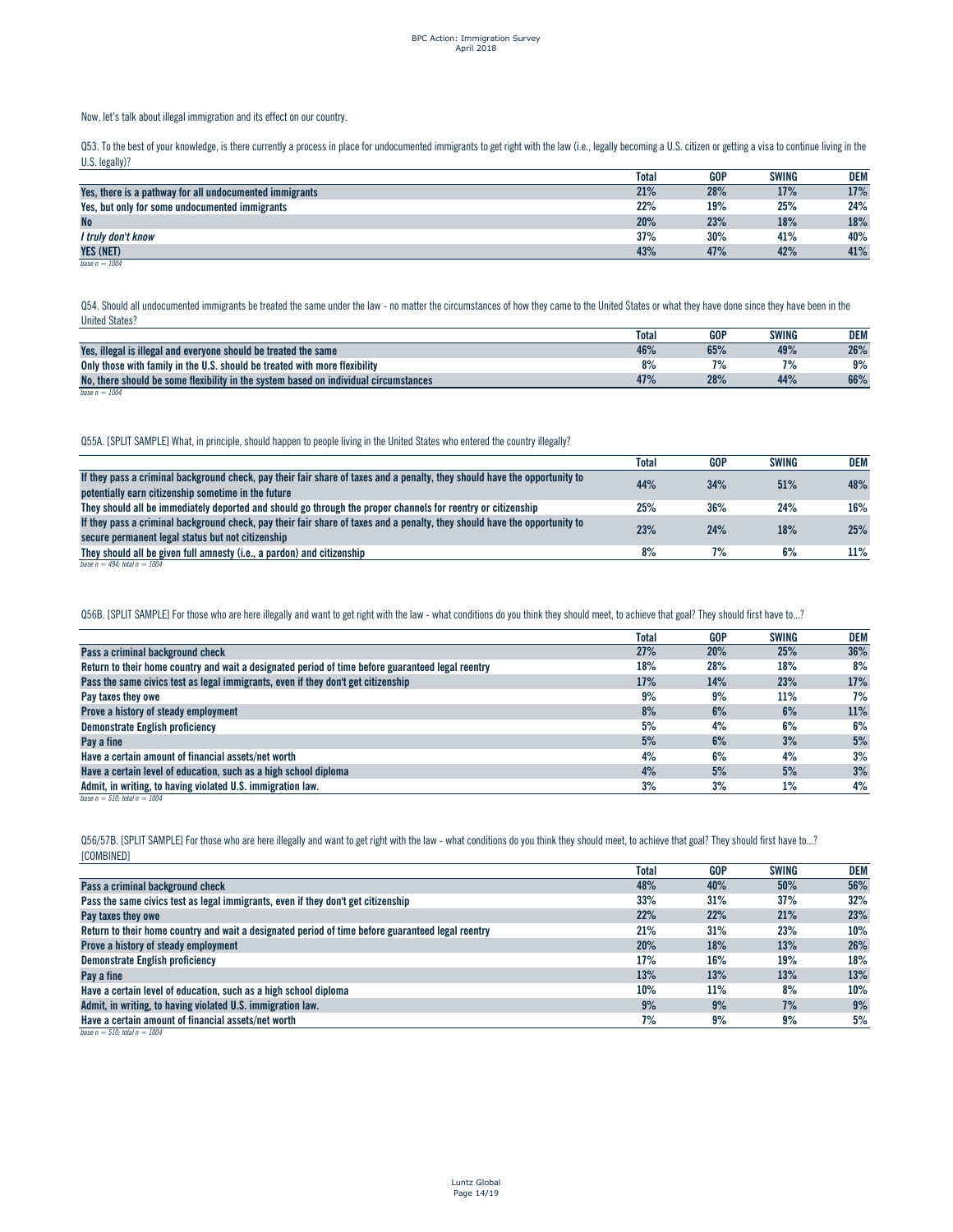### Finally, let's discuss border security.

Q58. What is the primary threat that the U.S. should be trying to prevent through improved border security?

|                                              | Total | <b>GOP</b> | <b>SWING</b> | DEM |
|----------------------------------------------|-------|------------|--------------|-----|
| <b>Terrorism</b>                             | 22%   | 25%        | 20%          | 22% |
| <b>Drug trafficking</b>                      | 20%   | 17%        | 17%          | 24% |
| <b>Illegal immigration</b>                   | 18%   | 27%        | 23%          | 6%  |
| Human trafficking                            | 17%   | 9%         | 18%          | 25% |
| <b>Criminals crossing the border</b>         | 12%   | 12%        | 14%          | 11% |
| Weapons trafficking                          | 4%    | 3%         | 2%           | 6%  |
| Smuggling goods other than drugs             | 4%    | 3%         | 5%           | 3%  |
| Disease prevention and other health measures | 2%    | 3%         | 2%           | 3%  |
| base $n = 1004$                              |       |            |              |     |

Q58/59. What is the primary threat that the U.S. should be trying to prevent through improved border security? [COMBINED]

|                                              | <b>Total</b> | <b>GOP</b> | <b>SWING</b> | <b>DEM</b> |
|----------------------------------------------|--------------|------------|--------------|------------|
| <b>Drug trafficking</b>                      | 40%          | 40%        | 40%          | 40%        |
| <b>Terrorism</b>                             | 38%          | 44%        | 34%          | 34%        |
| <b>Human trafficking</b>                     | 35%          | 23%        | 33%          | 47%        |
| <b>Illegal immigration</b>                   | 31%          | 42%        | 37%          | 17%        |
| Criminals crossing the border                | 27%          | 28%        | 31%          | 25%        |
| <b>Weapons trafficking</b>                   | 15%          | 9%         | 11%          | 22%        |
| Smuggling goods other than drugs             | 8%           | 8%         | 8%           | 8%         |
| Disease prevention and other health measures | 6%           | 6%         | 5%           | 7%         |
| base $n = 1004$                              |              |            |              |            |

Q60A. [SPLIT SAMPLE] Which of the following do you think would be the most effective at improving border security?

|                                                                         | Total | <b>GOP</b> | SWING | DEM |
|-------------------------------------------------------------------------|-------|------------|-------|-----|
| Greater use of surveillance technology, like digital cameras and drones | 33%   | 20%        | 32%   | 44% |
| More physical barriers along the border, like a wall or fence           | 25%   | 48%        | 23%   | 6%  |
| Stronger penalties for smuggling or entering the country illegally      | 16%   | 13%        | 17%   | 18% |
| Stricter controls at legal points of entry                              | 13%   | 8%         | 13%   | 18% |
| More border patrol officers                                             | 13%   | 10%        | 16%   | 14% |
| base $n = 494$ total $n = 1004$                                         |       |            |       |     |

Q61B. [SPLIT SAMPLE] Below are possible policies we could pursue to limit future illegal immigration. Which do you think would be most effective?

|                                                                                                           | Total | <b>GOP</b> | <b>SWING</b> | DEM |
|-----------------------------------------------------------------------------------------------------------|-------|------------|--------------|-----|
| Increasing availability of legal visas to reduce the incentive to come here illegally                     | 15%   | 5%         | 9%           | 28% |
| Criminally prosecuting those who violate immigration law                                                  | 14%   | 16%        | 11%          | 13% |
| <b>Build a physical wall</b>                                                                              | 14%   | 23%        | 17%          | 3%  |
| Increased deportations of immigration violators inside the country                                        | 13%   | 17%        | 14%          | 9%  |
| Barring immigration violators from future immigration benefits                                            | 10%   | 12%        | 10%          | 8%  |
| Mandatory electronic employment verification to prevent unauthorized work                                 | 9%    | 7%         | 13%          | 9%  |
| Entry/exit tracking systems to limit overstaying visas                                                    | 9%    | 6%         | 13%          | 9%  |
| Fines and penalties for immigrants who cross illegally or overstay visas, but not necessarily deportation | 8%    | 6%         | 7%           | 12% |
| Increased fencing and technology (but not a wall)                                                         | 8%    | 8%         | 6%           | 10% |
| base $n = 510$ ; total $n = 1004$                                                                         |       |            |              |     |

Q61/62B. [SPLIT SAMPLE] Below are possible policies we could pursue to limit future illegal immigration. Which do you think would be most effective? [COMBINED]

|                                                                                                           | <b>Total</b> | <b>GOP</b> | <b>SWING</b> | <b>DEM</b> |
|-----------------------------------------------------------------------------------------------------------|--------------|------------|--------------|------------|
| Increased deportations of immigration violators inside the country                                        | 28%          | 36%        | 22%          | 23%        |
| Criminally prosecuting those who violate immigration law                                                  | 27%          | 34%        | 28%          | 21%        |
| Entry/exit tracking systems to limit overstaying visas                                                    | 23%          | 15%        | 31%          | 26%        |
| Barring immigration violators from future immigration benefits                                            | 23%          | 26%        | 22%          | 20%        |
| Increasing availability of legal visas to reduce the incentive to come here illegally                     | 22%          | 7%         | 15%          | 41%        |
| Mandatory electronic employment verification to prevent unauthorized work                                 | 21%          | 18%        | 22%          | 23%        |
| <b>Build a physical wall</b>                                                                              | 20%          | 37%        | 22%          | 3%         |
| Fines and penalties for immigrants who cross illegally or overstay visas, but not necessarily deportation | 20%          | 14%        | 21%          | 26%        |
| Increased fencing and technology (but not a wall)                                                         | 15%          | 13%        | 18%          | 16%        |
| base $n = 510$ ; total $n = 1004$                                                                         |              |            |              |            |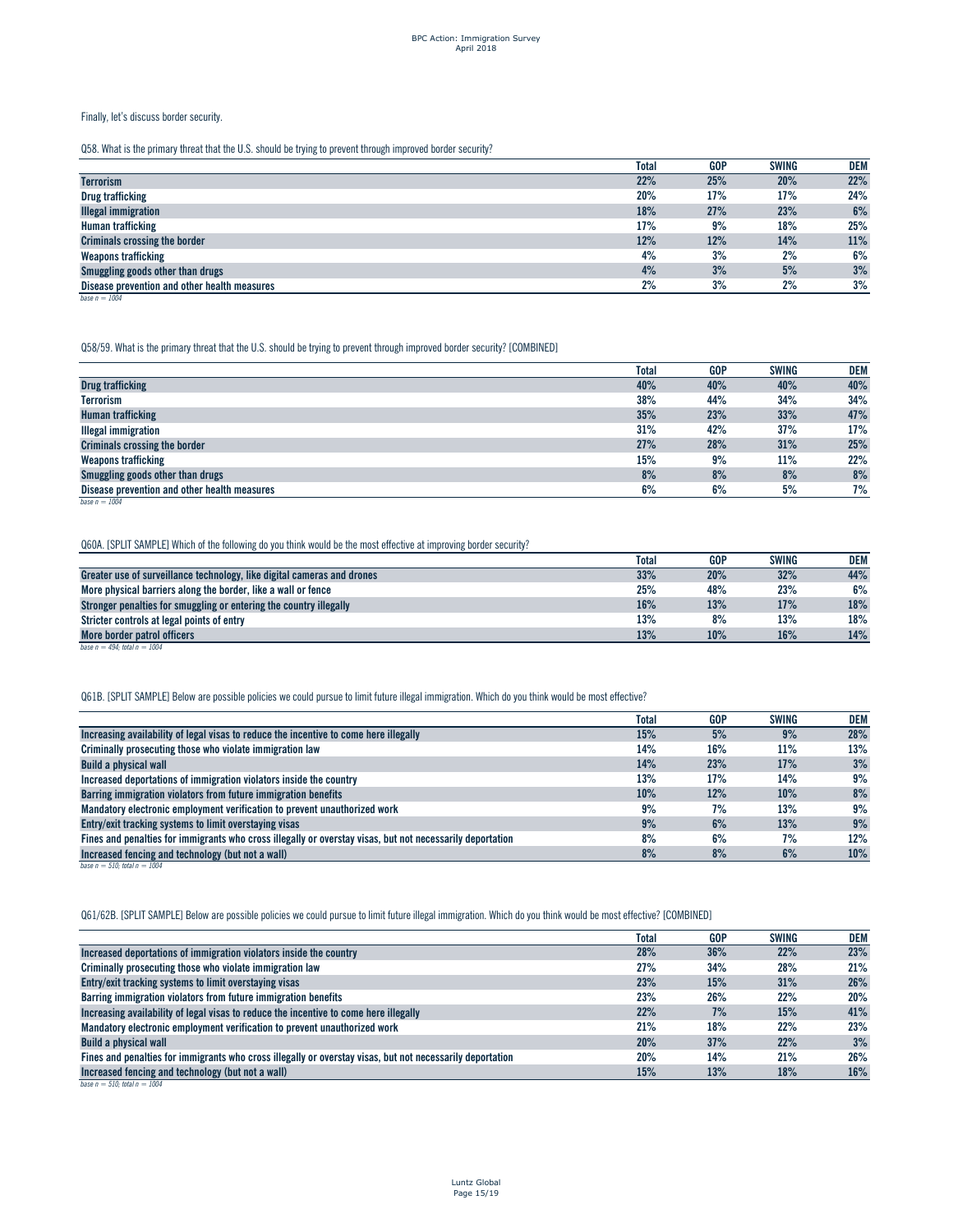Q63. How much do you approve or disapprove of President Trump's proposed border wall?

|                                           | <b>Total</b> | <b>GOP</b> | <b>SWING</b> | <b>DEM</b> |
|-------------------------------------------|--------------|------------|--------------|------------|
| <b>Completely approve</b>                 | 31%          | 59%        | 27%          | 7%         |
| Somewhat approve                          | 17%          | 25%        | 19%          | 8%         |
| Neutral - do not have feelings either way | 11%          | 8%         | 15%          | 11%        |
| Somewhat disapprove                       | 8%           | 4%         | 16%          | 8%         |
| <b>Completely disapprove</b>              | 33%          | 5%         | 23%          | 65%        |
| <b>APPROVE (NET)</b>                      | 48%          | 84%        | 46%          | 16%        |
| <b>DISAPPROVE (NET)</b>                   | 41%          | 8%         | 38%          | 73%        |
| base $n = 1004$                           |              |            |              |            |

Q64A. [SPLIT SAMPLE] Which of the following statements comes closest to your opinion on the level of security we can achieve on the Southern border?

|                                                                                                                        | Total | <b>GOP</b> | <b>SWING</b> | DEM |
|------------------------------------------------------------------------------------------------------------------------|-------|------------|--------------|-----|
| We can and must make massive gains in improving security and decreasing illegal border crossings, but 100% security    | 36%   | 44%        | 40%          | 27% |
| is never possible.                                                                                                     |       |            |              |     |
| We should not give up until we achieve 100% security on the border - no exceptions, no excuses.                        | 24%   | 39%        | 24%          | 10% |
| The border can never, truthfully be 'secured'. The billions we currently spend on guards, resources, and equipment     | 23%   | 8%         | 22%          | 36% |
| would be better spent elsewhere.                                                                                       |       |            |              |     |
| We are already securing the border with more than enough personnel, equipment, and infrastructure to keep it as secure | 17%   | 9%         | 14%          | 27% |
| as it realistically can be. Truthfully, more money wouldn't achieve measurable gains.                                  |       |            |              |     |
| base $n = 510$ total $n = 1004$                                                                                        |       |            |              |     |

Q65B. [SPLIT SAMPLE] When we're seeking to improve border security, which of the following areas for improvement is the best measure for success?

|                                                                             | <b>Total</b> | <b>GOP</b> | <b>SWING</b> | <b>DEM</b> |
|-----------------------------------------------------------------------------|--------------|------------|--------------|------------|
| The number of people stopped from crossing the border illegally             | 29%          | 29%        | 34%          | 26%        |
| A clear reduction in the flow of drugs across the border                    | 25%          | 22%        | 22%          | $30\%$     |
| The population increases of undocumented immigrants living in the country   | 13%          | 14%        | 16%          | 11%        |
| The number of deportations of people who have entered our country illegally | 13%          | 19%        | 12%          | 6%         |
| The number of people detained attempting to cross the border illegally      | 11%          | 11%        | 9%           | 13%        |
| The number of deaths of people trying to cross the border                   | 9%           | 6%         | 7%           | 12%        |
| base $n = 522$ ; total $n = 1004$                                           |              |            |              |            |

Q65/65B. [SPLIT SAMPLE] When we're seeking to improve border security, which of the following areas for improvement is the best measure for success? [COMBINED]

|                                                                             | Total | <b>GOP</b> | <b>SWING</b> | <b>DEM</b> |
|-----------------------------------------------------------------------------|-------|------------|--------------|------------|
| The number of people stopped from crossing the border illegally             | 46%   | 48%        | 51%          | 42%        |
| A clear reduction in the flow of drugs across the border                    | 43%   | 41%        | 37%          | 48%        |
| The number of people detained attempting to cross the border illegally      | 35%   | 33%        | 34%          | 37%        |
| The number of deportations of people who have entered our country illegally | 31%   | 39%        | 33%          | 21%        |
| The population increases of undocumented immigrants living in the country   | 25%   | 25%        | 28%          | 23%        |
| The number of deaths of people trying to cross the border                   | 21%   | 14%        | 18%          | 29%        |

 $base n = 522$ *; total*  $n = 1004$ 

We would now like to talk about so-called "Dreamers", immigrants who were illegally brought to the United States as children and don't have legal status. Dreamers often have little-to-no connection to their 'home' countries and were raised and educated in America. They are usually fully integrated into American society, even though they are undocumented immigrants, and are not American citizens.

Q66. Before you hear anything else, which of the following do you think is the best overall solution for the 'Dreamers' issue in principle?

|                                                                      | <b>Total</b> | <b>GOP</b> | SWING         | <b>DEM</b> |
|----------------------------------------------------------------------|--------------|------------|---------------|------------|
| A pathway to full citizenship                                        | 58%          | 43%        | 56%           | 74%        |
| The ability to obtain permanent legal residency, but not citizenship | 21%          | 25%        | 220/<br>ZZ /o | 16%        |
| They should be deported like other undocumented immigrants           | 21%          | 32%        | 22%           | 10%        |
| base $n = 1004$                                                      |              |            |               |            |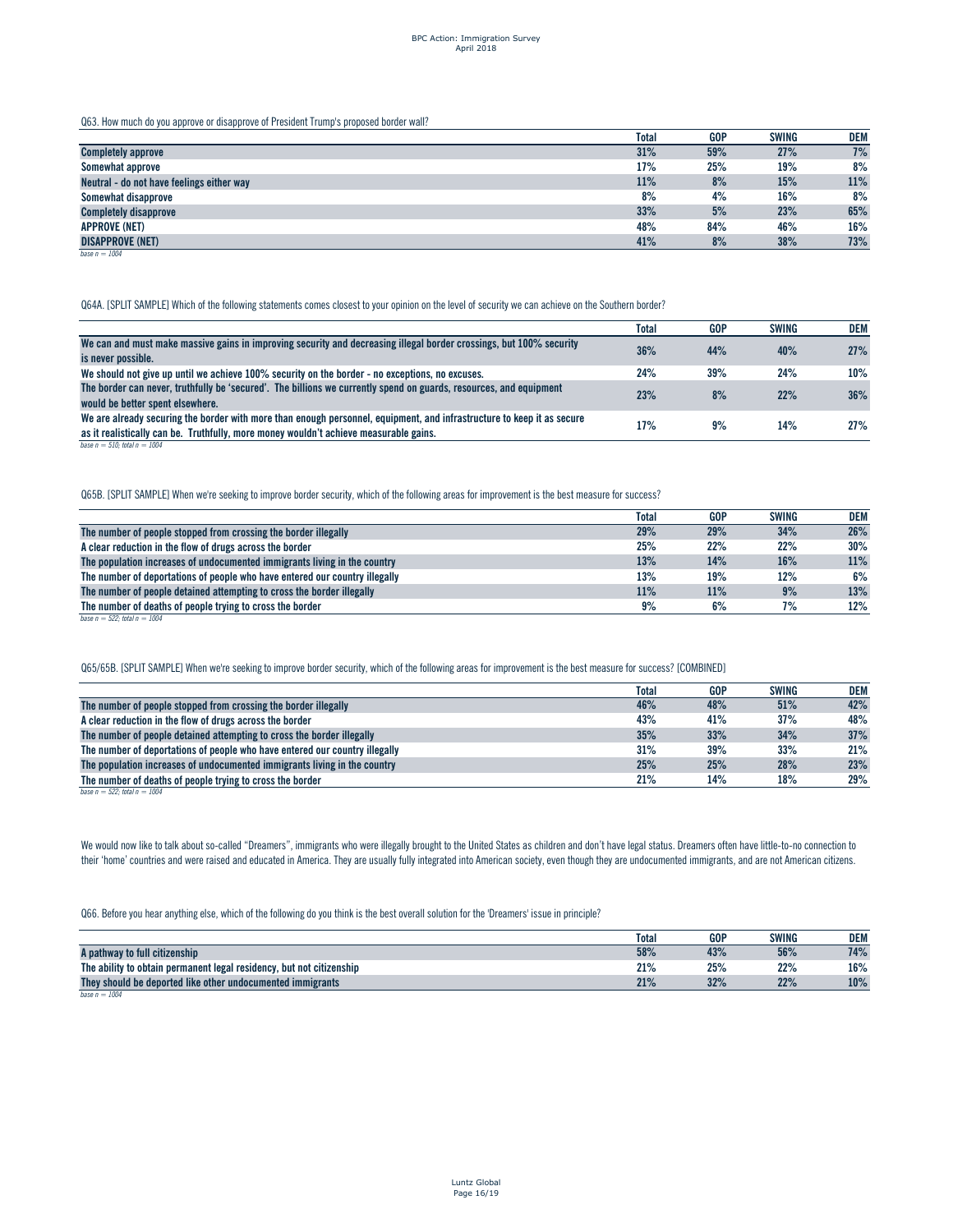Q67A. [SPLIT SAMPLE] Which type of undocumented immigrant - if any - should be given a chance to apply for legal status (either full citizenship or just legal residency) before deportation?

|                                                                                                     | Total | <b>GOP</b> | <b>SWING</b> | DEM |
|-----------------------------------------------------------------------------------------------------|-------|------------|--------------|-----|
| Anyone brought into the country as a minor                                                          | 39%   | 29%        | 37%          | 48% |
| Any minor currently residing in the U.S. without documentation                                      | 23%   | 19%        | 21%          | 29% |
| Only those currently enrolled in DACA                                                               | 18%   | 24%        | 18%          | 14% |
| None of the above - all undocumented immigrants should be immediately deported regardless of age or | 19%   | 29%        | 24%          | 9%  |
| circumstances.                                                                                      |       |            |              |     |
| base $n = 494$ : total $n = 1004$                                                                   |       |            |              |     |

Q68B. [SPLIT SAMPLE] Which of the following criteria do you think should apply to determine which Dreamers would qualify for some form of protection?

|                                                                                                                         | <b>Total</b> | <b>GOP</b> | SWING | DEM |
|-------------------------------------------------------------------------------------------------------------------------|--------------|------------|-------|-----|
| Base their eligibility on how long ago they entered the U.S. as children and how long they have been in the country (re | 46%          | 39%        | 44%   | 54% |
| Set an age limit beyond which they are no longer qualified for protection under DACA.                                   | 28%          | 43%        | 31%   | 12% |
| Base their eligibility on the age that they were when they came to the U.S. (regardless of how old they are now).       | 26%          | 19%        | 24%   | 34% |
| base $n = 510$ ; total $n = 1004$                                                                                       |              |            |       |     |

Q69. DACA was established in 2012 to protect some Dreamers from deportation and give them authorization to work and live in the U.S. Currently, Congress is considering legislation to give these DACA recipients permanent status. What restrictions, if any, should be included in this proposed legislation?

|                                                                               | Total | <b>GOP</b> | <b>SWING</b> | <b>DEM</b> |
|-------------------------------------------------------------------------------|-------|------------|--------------|------------|
| Place limits on which social services and government aid Dreamers can receive | 24%   | 34%        | 31%          | 11%        |
| Place limits on how long Dreamers may stay in the U.S.                        | 8%    | 12%        | 8%           | 6%         |
| Reducing the number of Dreamers who qualify                                   | 8%    | 11%        | 8%           | 6%         |
| Place limits on what legal rights Dreamers have                               | 8%    | 13%        | 6%           | 5%         |
| Place limits on what jobs Dreamers may qualify for                            | 4%    | 6%         | 3%           | 4%         |
| Place limits on where Dreamers can live                                       | 4%    | 4%         | 2%           | 4%         |
| Place limits on what schools Dreamers may attend                              | 3%    | 5%         | 4%           | 2%         |
| No restrictions should be made                                                | 40%   | 16%        | 38%          | 63%        |
| base $n = 1004$                                                               |       |            |              |            |

Q69/70. DACA was established in 2012 to protect some Dreamers from deportation and give them authorization to work and live in the U.S. Currently, Congress is considering legislation to give these DACA recipients permanent status. What restrictions, if any, should be included in this proposed legislation? [COMBINED]

|                                                                               | Total | <b>GOP</b> | <b>SWING</b> | DEM |
|-------------------------------------------------------------------------------|-------|------------|--------------|-----|
| Place limits on which social services and government aid Dreamers can receive | 37%   | 53%        | 43%          | 19% |
| Place limits on what legal rights Dreamers have                               | 20%   | 30%        | 22%          | 10% |
| Reducing the number of Dreamers who qualify                                   | 19%   | 28%        | 17%          | 11% |
| Place limits on how long Dreamers may stay in the U.S.                        | 17%   | 25%        | 18%          | 10% |
| Place limits on what jobs Dreamers may qualify for                            | 10%   | 11%        | 10%          | 9%  |
| Place limits on where Dreamers can live                                       | 8%    | 9%         | 5%           | 8%  |
| Place limits on what schools Dreamers may attend                              | 7%    | 11%        | 6%           | 3%  |
| No restrictions should be made                                                | 44%   | 18%        | 42%          | 68% |
| base $n = 1004$                                                               |       |            |              |     |

Q71A. [SPLIT SAMPLE] Thinking about the Dreamers situation, who do you trust the most to do the right thing by DACA recipients?

|                                   | <b>Total</b> | <b>GOP</b> | <b>SWING</b> | DEM |
|-----------------------------------|--------------|------------|--------------|-----|
| <b>Democrats in Congress</b>      | 49%          | 6%         | 42%          | 92% |
| <b>President Trump</b>            | 36%          | 68%        | 41%          | 5%  |
| <b>Republicans in Congress</b>    | 15%          | 26%        | 17%          | 4%  |
| base $n = 494$ ; total $n = 1004$ |              |            |              |     |

Q72B. [SPLIT SAMPLE] Thinking about the Dreamers situation, who do you trust the most to do the right thing by the American people?

|                                   | Total | <b>GOP</b> | <b>SWING</b> | <b>DEM</b> |
|-----------------------------------|-------|------------|--------------|------------|
| <b>Democrats in Congress</b>      | 45%   | 4%         | 39%          | 91%        |
| <b>President Trump</b>            | 41%   | 74%        | 44%          | 7%         |
| <b>Republicans in Congress</b>    | 13%   | 23%        | 16%          | 2%         |
| base $n = 510$ ; total $n = 1004$ |       |            |              |            |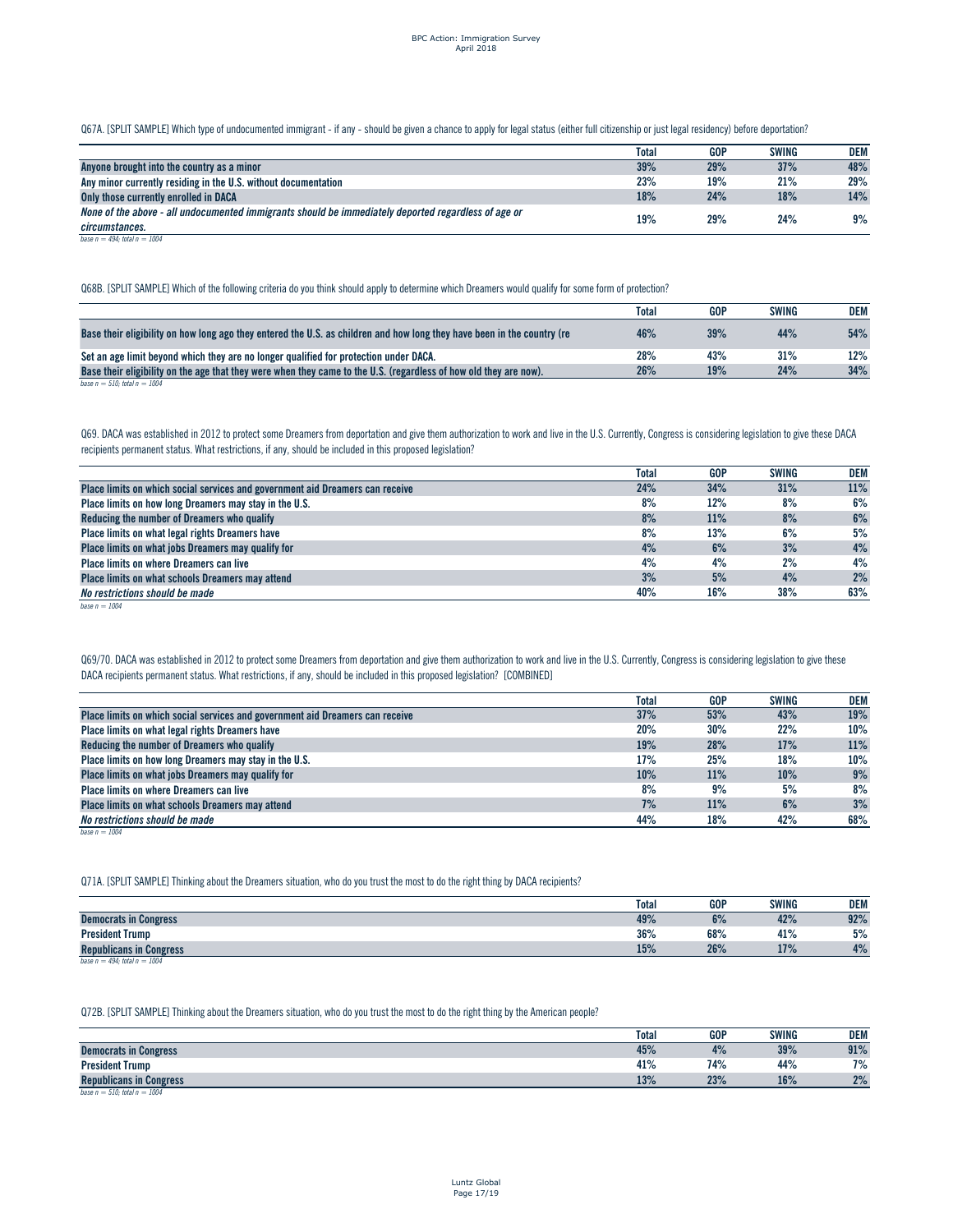Q73. Whatever the solution, what do you think should happen to the parents of Dreamers? That they should be...

|                                                                                                        | Total | GOP | <b>SWING</b> | DEM |
|--------------------------------------------------------------------------------------------------------|-------|-----|--------------|-----|
| Allowed to seek permanent legal residency, after which they could apply for citizenship if they choose | 30%   | 21% | 28%          | 39% |
| Deported like other undocumented immigrants                                                            | 24%   | 35% | 29%          | 9%  |
| Allowed to seek full citizenship                                                                       | 20%   | 13% | 15%          | 30% |
| Given the same treatment as their Dreamer children                                                     | 13%   | 15% | 16%          | 11% |
| Given renewable temporary status, but not permanent residency or a path to citizenship                 | 13%   | 16% | 11%          | 11% |
| base $n = 1004$                                                                                        |       |     |              |     |

Q74. Based on what we've discussed today about immigration, undocumented immigrants, border security, DACA, and more, how likely is it that legislative reform that addresses these issues will be passed and signed into law within the next five years?

|                                                                                                       | <b>Total</b> | <b>GOP</b> | <b>SWING</b> | <b>DEM</b> |
|-------------------------------------------------------------------------------------------------------|--------------|------------|--------------|------------|
| Comprehensive immigration reform will definitely be passed and signed into law within five years.     | 15%          | 23%        | 11%          | 11%        |
| <b>Very likely</b>                                                                                    | 17%          | 22%        | 13%          | 15%        |
| Somewhat likely                                                                                       | 20%          | 17%        | 19%          | 24%        |
| It is just as likely as it is unlikely                                                                | 21%          | 19%        | 24%          | 20%        |
| Somewhat unlikely                                                                                     | 11%          | 9%         | 11%          | 13%        |
| Very unlikely                                                                                         | 10%          | 6%         | 15%          | 11%        |
| Comprehensive immigration reform will definitely NOT be passed and signed into law within five vears. | 6%           | 4%         | 6%           | 6%         |
| <b>YES/LIKELY (NET)</b>                                                                               | 52%          | 61%        | 43%          | 50%        |
| <b>NO/UNLIKELY (NET)</b>                                                                              | 27%          | 20%        | 33%          | 30%        |
| base $n = 1004$                                                                                       |              |            |              |            |

Only a few questions more…! These, final questions are for classification purposes only – your answers will remain completely confidential.

# D1. Which of the following best describes where you live?

|                                                                         | <b>Total</b> | GOP | SWING | <b>DEM</b> |
|-------------------------------------------------------------------------|--------------|-----|-------|------------|
| In a city (population more than 250,000)                                | 32%          | 29% | 29%   | 36%        |
| In a suburb surrounding a city (within 25 miles of a city)              | 42%          | 42% | 46%   | 40%        |
| In a small town or rural/farm area (at least 25 miles away from a city) | 26%          | 29% | 26%   | 25%        |
| base $n = 1004$                                                         |              |     |       |            |

# D3. And do you belong to any of the following religions or belief systems?

|                                       | <b>Total</b> | <b>GOP</b> | <b>SWING</b> | <b>DEM</b> |
|---------------------------------------|--------------|------------|--------------|------------|
| <b>Catholic</b>                       | 26%          | 31%        | 27%          | 22%        |
| <b>Other Protestant</b>               | 18%          | 21%        | 17%          | 16%        |
| <b>Evangelical Protestant</b>         | 9%           | 14%        | 9%           | 5%         |
| Agnostic                              | 3%           | 2%         | 2%           | 5%         |
| <b>Atheist</b>                        | 3%           | 1%         | 3%           | 6%         |
| Jewish                                | 3%           | 1%         | 4%           | 3%         |
| <b>Muslim</b>                         | 2%           | 2%         | $0\%$        | 2%         |
| <b>Mormon</b>                         | 1%           | 3%         | 1%           | 1%         |
| <b>Buddhist</b>                       | 1%           | 1%         | 1%           | 2%         |
| Hindu                                 | $1\%$        | 1%         | $0\%$        | 1%         |
| <b>Other</b>                          | 11%          | 11%        | 11%          | 11%        |
| I do not have a religious affiliation | 17%          | 10%        | 20%          | 22%        |
| Prefer not to answer                  | 4%           | 3%         | 5%           | 4%         |
| base $n = 1004$                       |              |            |              |            |

D4. Do you personally know a first-generation immigrant (i.e., someone who immigrated to the U.S. in their lifetime)?

| 21%<br>26%<br>17%<br>Yes, a family member<br>20%<br>23%<br>17%<br>Yes, a personal friend |                               | <b>Total</b> | <b>GOP</b> | <b>SWING</b> | DEM |
|------------------------------------------------------------------------------------------|-------------------------------|--------------|------------|--------------|-----|
|                                                                                          |                               |              |            |              | 19% |
|                                                                                          |                               |              |            |              | 20% |
|                                                                                          | Yes, a coworker or schoolmate | 13%          | 16%        | 13%          | 10% |
| 44%<br>39%<br>44%<br>No, I don't know any immigrants                                     |                               |              |            |              | 48% |
| 2%<br>3%<br>3%<br>I am an immigrant<br>$L_{222} = 1004$                                  |                               |              |            |              | 3%  |